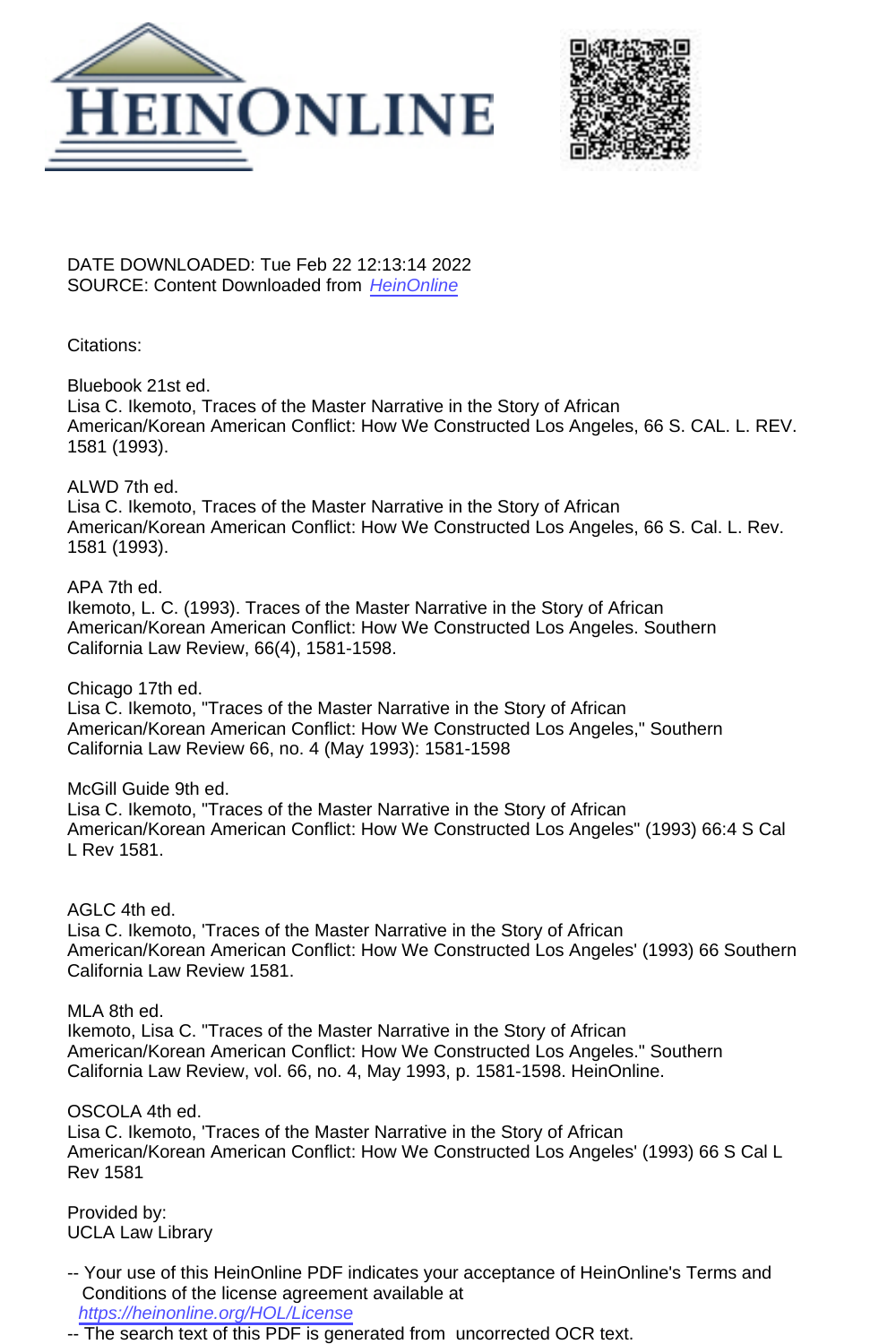# **TRACES OF THE MASTER NARRATIVE IN THE STORY OF AFRICAN AMERICAN/KOREAN AMERICAN CONFLICT: HOW WE CONSTRUCTED "LOS ANGELES"**

LISA C. IKEMOTO\*

# I. INTRODUCTION

Many who have written about Los Angeles see the dynamics of race in the terrible events that took place on April 29 to May 1, 1992. Some blamed Black racism for what happened; others found fault with the behavior of Korean merchants. Others, more perceptively, blamed our society's system of white-over-colored supremacy for pitting the two outsider groups against one another, setting the stage for the conflict that exploded on those fateful days. I agree with this latter position, but my aim in this Essay is slightly different. It is to explore how we analyzed, explained, came to understand, and gave meaning to "Los Angeles." How and why did we construct the story of that conflict as we did?

## II. CONSTRUCTED CONFLICT

During the early aftermath of the civil disorder in Los Angeles, the notion of Korean American/African American conflict emerged as a focal point in explanations for "Los Angeles." Examination of this construct reveals that Korean Americans, African Americans, and those apparently outside the "conflict" used concepts of race, identity, and entitlement in ways that described conflict as inevitable. Further interrogation suggests that despite the absence of obvious whiteness in a conflict

**<sup>\*</sup>** Associate Professor, Indiana University School of Law (Indianapolis). B.A. 1984, University of California (Los Angeles); **J.D. 1987,** University of California (Davis); L.L.M. **1989,** Columbia University. **I** am very thankful to Richard Delgado and Neil Gotanda for their comments. Additional thanks to Karen Kiyo Alman, Luke Cole, Jayne Lee, and Dean Toji.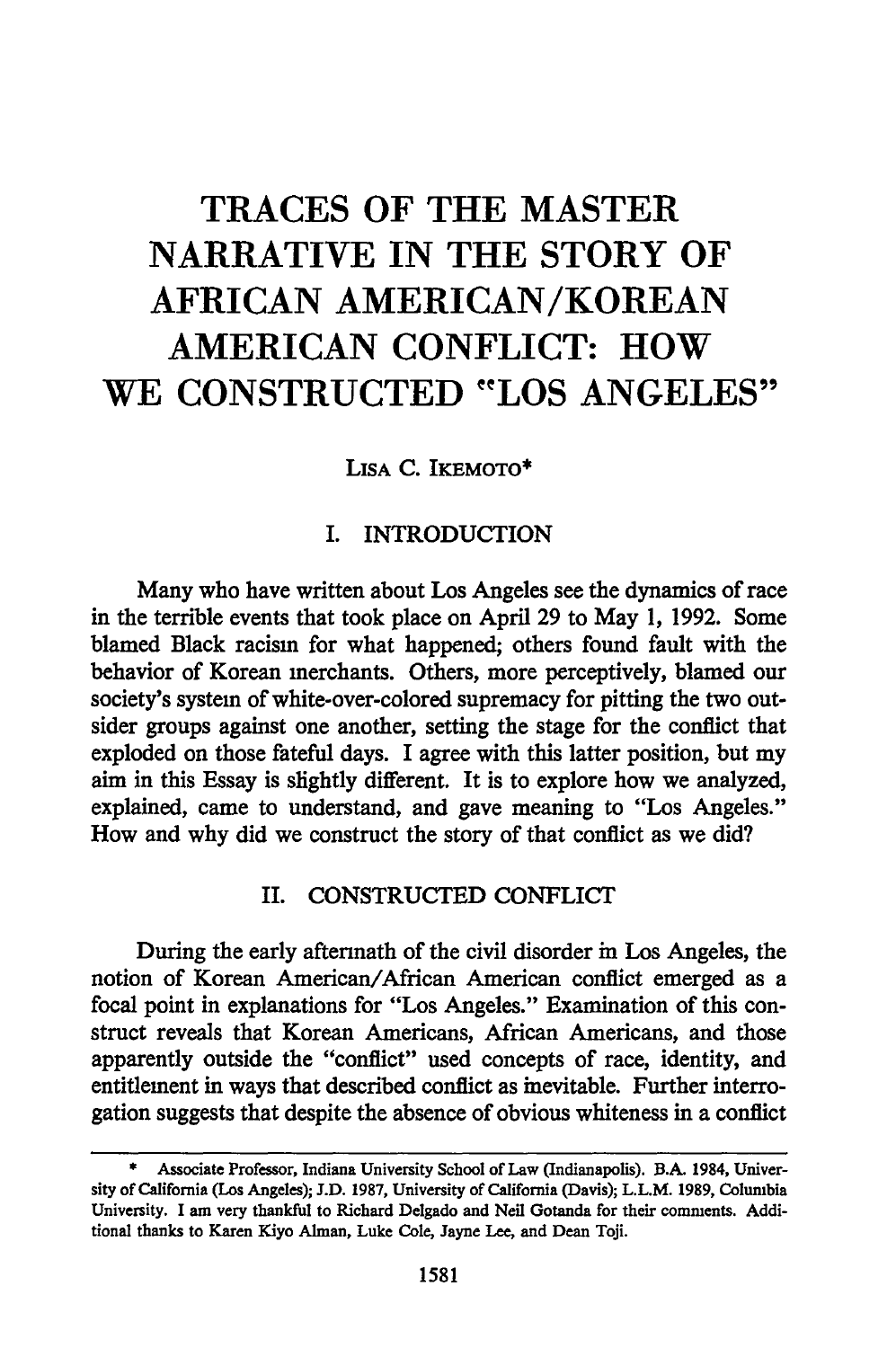described as intergroup, culturally-embedded white supremacy (racism)' provides the operative dynamic. **I** use "master narrative"2 to describe white supremacy's prescriptive, conflict-constructing power, which deploys exclusionary concepts of race and privilege in ways that maintain intergroup conflict.

This Essay does not aim to provide a complete description of the master narrative, if indeed that were possible.3 Rather, I try here to give my sense of the dynamic that **lies** beneath the surface of the stories that emerged. I do not assume a unilateral "master hand," although at times I may use that image to evoke a sense of control felt but not seen, and of contrivance. When I assert that I write with the goal of revealing the hand of the master narrative in social discourse, I mean that I **will** point to traces of white supremacy as evidence of that narrative. And in telling *of a* master narrative, I may take the role of narrator and impose my own hand.

In questioning the concepts of race used to describe a Korean American/African American conflict, **I** note that the master narrative defines race and racial identity oppositionally. Here, a Black/African American4 racial identity is located in opposition to an Asian/Korean American identity,<sup>5</sup> a strategy that merges ethnicity, culture, gender, and class

3. For earlier efforts to understand and analyze this narrative with respect to race, see, e.g., **DERRICK BELL, AND WE ARE NOT SAVED: THE ELUSIVE QuEST FOR RACIAL JUSTICE (1987); DERRICK BELL,** FACES **AT THE** BOTTOM **OF THE WELL: THE PERMANENCE OF** RACISM **(1992); PATRICIA J. WILLIAMS, THE ALCHEMY OF RACE AND RIGHTS (1991);** Richard Delgado, *Storytelling for Oppositionists and Others: A Plea for Narrative, 87 MICH. L. REV. 2411 (1989); Mari J.* Matsuda, *Public Response to Racist Speech: Considering the Victim's Story,* **87 MICH.** L. REV. **2320** (1989).

4. I use Black/African American as a reminder that while "Black" refers to the identity claimed by African Americans, it has also to some extent become a racial category defined and imposed by the dominant culture, and as such it has been used in a homogenizing, culture-erasing way. Hence, I also use Black/African American to invoke the possibility of understanding identity as founded in African American culture, and hence as dynamic and richly complex. *See* Neil Gotanda, *A Critique of "Our Constitution is Color-Blind,"* 44 STAN. L. REV. 1, 4-5 (1991)(defining "culture-race" as an nnderstanding that "uses 'Black' to refer to African-American culture, community, and consciousness").

5. I use "Asian/Korean American" as a reminder that while dominant culture has used "Asian" to refer to race, or to posit a monolithic culture, "Asian American" includes the experience of persons who have immigrated or whose ancestors have immigrated from China, Japan, Korea, the Indian subcontinent, the Philippines, Thailand, Vietnam, Laos, and Kampuchea, and does not exclude others. To the extent that Asian Americans are assumed to be Korean Americans, the experience of other Asian Americans is erased. And to the extent that Korean Americans are

**<sup>1.</sup> BELL HOOKS,** *overcoming white supremacy: a comment, in* **TALKING BACK: THINKING FEMINIST, THINKING BLACK** 112 (1989).

*<sup>2.</sup> See* Lisa Lowe, *Heterogeneity, Hybridity, Multiplicity: Marking Asian American Differences,* 1 DIASPORA 24, 26 (1991).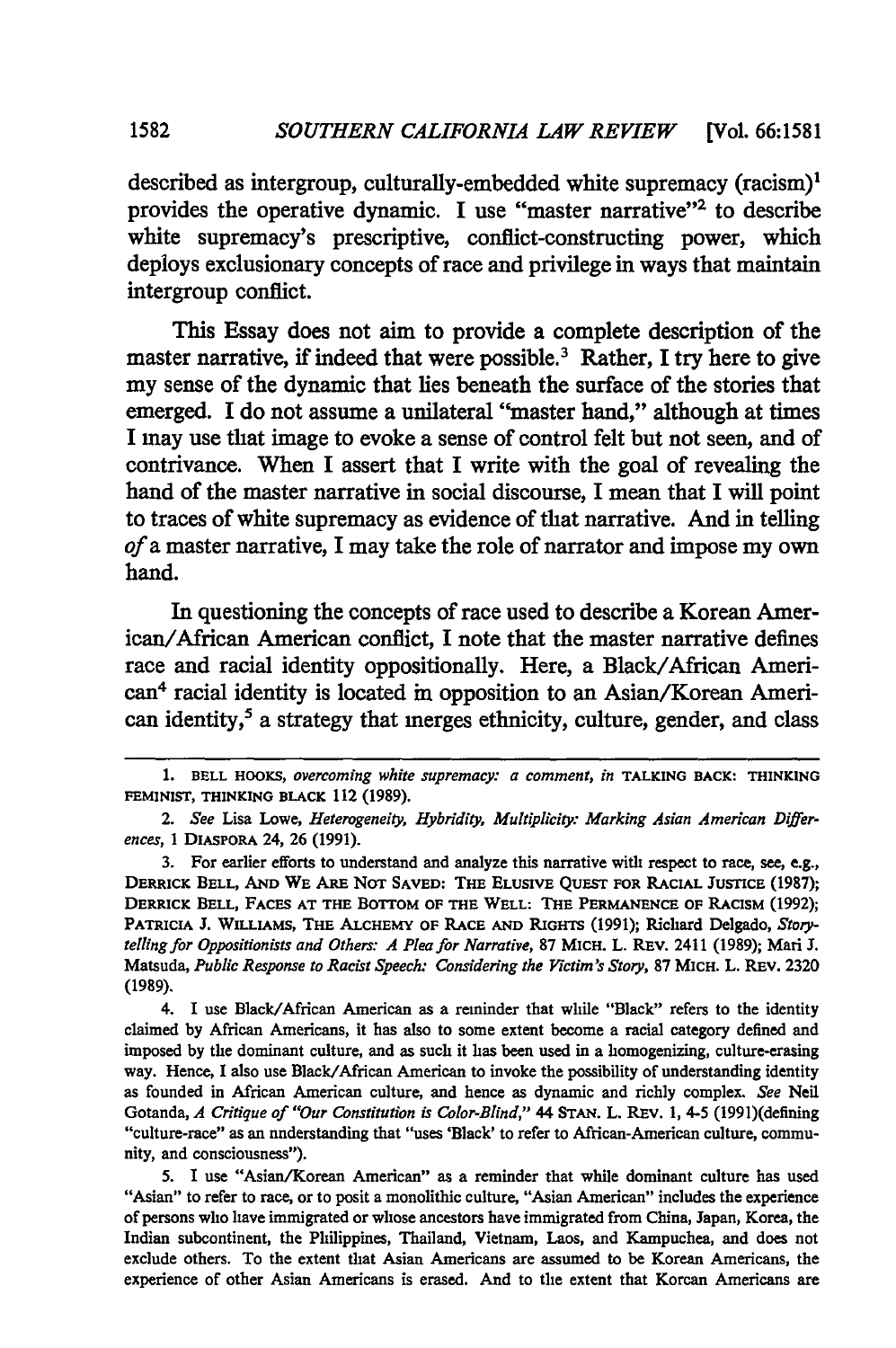into race.6 With respect to African Americans, the master narrative tells us that Asians are Koreans who are merchants and crime victims. The assumption that Asians are foreign intruders underlies this description. With respect to Asian Americans, the narrative tells us that African Americans are Blacks who are criminals who are poor. All of these identities replicate the dominant society's understandings of blackness and Asianness.

Although the conflict as constructed does not directly speak of dominant white society, it arranges the various racial identities so as to preserve the authority of whiteness and devalue difference. The differences between Blacks and Asians emerge as a tale of relative nonwhiteness. When racial identity is constructed oppositionally, conflict becomes inevitable and coalition becomes unimaginable, and both groups are publicly debilitated and exposed.

I also question the assumption of intergroup conflict for what it says (and does not say) about dominant white society. Among other things, this assumption isolates African American and Korean American communities and identities as the points of disorder. This provokes many to distance themselves from the disorder, thus reinforcing the assumption that the conflict is intergroup. This assumption then becomes a justification for intervention. But, I shall show, one need not accept that intergroup conflict, to the extent that it may have occurred, occurred between two groups-African Americans and Korean Americans. The constructed conflict implicates each of us.

I begin by locating myself with regard to the constructed African American/Korean American conflict. As I do so, I recognize categories that are being imposed and ones that I am claiming. I am a Sansei woman, a person of color who has experienced oppression as an Asian female, not as a Korean or African American, a third-generation Asian

assumed to be part of a monolithic group of Asian Americans, the experience and consciousness of Korean Americans is erased.

<sup>6.</sup> Compare the conflict constructed from the Clarence Thomas confirmation hearings. The fact that both Clarence Thomas and Anita Hill are African American had the effect of submerging race to gender in dominant culture's account of the conflict. This reinforces the point that existing categories inadequately describe the experience of oppression. See Kimberlé Crenshaw, Whose Story Is It Anyway? *Feminist and Antiracist Appropriations of Anita Hill, in* RACE-ING **JUSTICE, EN-GENDERING POWER: ESSAYS ON ANITA HILL, CLARENCE THOMAS, AND THE CONSTRUCTION OF SOCIAL REALITY 402 (Toni Morrison ed., 1992); Adrienne D. Davis & Stephanie** M. **Wildman,** *The Legacy of Doubt: Treatment of Sex and Race in the Hill-Thomas Hearings,* 65 **S. CAL. L.** REv. 1367, 1378-84 (1992).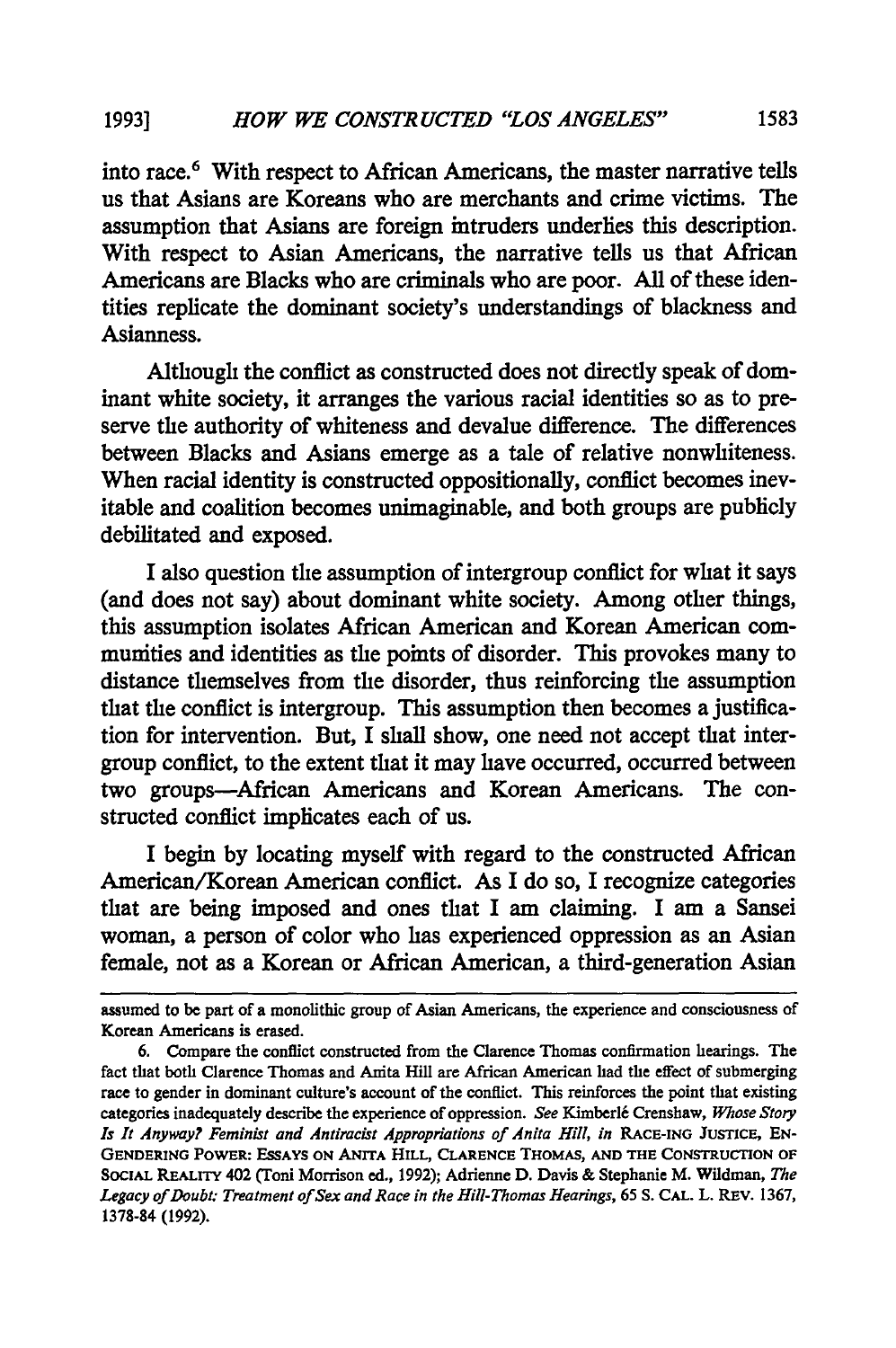American of Japanese descent, not a person who has lived as an immigrant, a woman writing of a story in which few have talked about gender.7 I grew up in a Los Angeles suburb. I was teaching in the Midwest when the uprising in Los Angeles occurred. Viewing the events from a physical distance, I felt both removed and personally traumatized.

I write aware that I do not know what really happened in "Los Angeles." I doubt it took place only in Los Angeles, and I assert that whatever occurred began long before April 1992. I am conscious that the major news outlets have mediated my picture and experience of Los Angeles, and I wonder to what extent those who lived the uprising relied on the same media accounts to interpret their experiences. I write as one who deploys "Los Angeles" as an ironic, iconic metaphor for the stories of social disorder and racial conflict used to explain what happened in Los Angeles. These stories give birth to "Los Angeles" as a metaphor but are in turn swallowed by it as the events in Los Angeles become part of the master narrative.

Finally, I write as one who chooses "uprising" with hope that the events in Los Angeles will provoke an effective narrative against white supremacy. I take note, however, that many call those events a riot, and others a rebellion. I premise my hope, in part, on the assumption that by locating ourselves within the narrative, we can found an identity and act from understandings of community created beyond the conflict.

## III. TRACES OF WHITE SUPREMACY

Consider the thesis: The stories of intergroup conflict came from the master narrative of white supremacy. Those Korean and African Americans who participated in the storytelling spoke and acted from the imposed experience of racism.<sup>8</sup> I am not saying that the Korean American or African American communities or *anyone* told the conflict constructing stories in a consciously strategic way.9 Rather, I am

<sup>7.</sup> There is little doubt of gender-based responses to the uprising. For example, during April 29 to May 1, 1992, the Asian Women's Shelter in San Francisco received twice as many crisis calls as usual. Telephone interview with Beckie Masaki, Executive Director, Asian Women's Shelter, San Francisco, Cal. (Nov. 16, 1992). *See also* Neil Gotanda, Re-Reading *People v. Soon Ja Du:* An Interpretation of Judge Joyce Karlin's Sentencing Colloquy (draft on file with author) (describing the masculinization of Latasha Harlins in Judge Karlin's sentencing colloquy).

**S.** For an elaboration of the effects of imposed "truth," see MICHEL FOUCAULT, *Truth and Power, in* POWER/KNOWLEDGE: **SELECTED** INTERVIEWS & OTHER WRITINGS 1972-1977 (Colin Gordon ed., 1980).

<sup>9.</sup> I do acknowledge that some, for commercial, political, or other reasons, consciously and tactically construct stories. For purposes of this Essay, the media is the primary storymaker. It is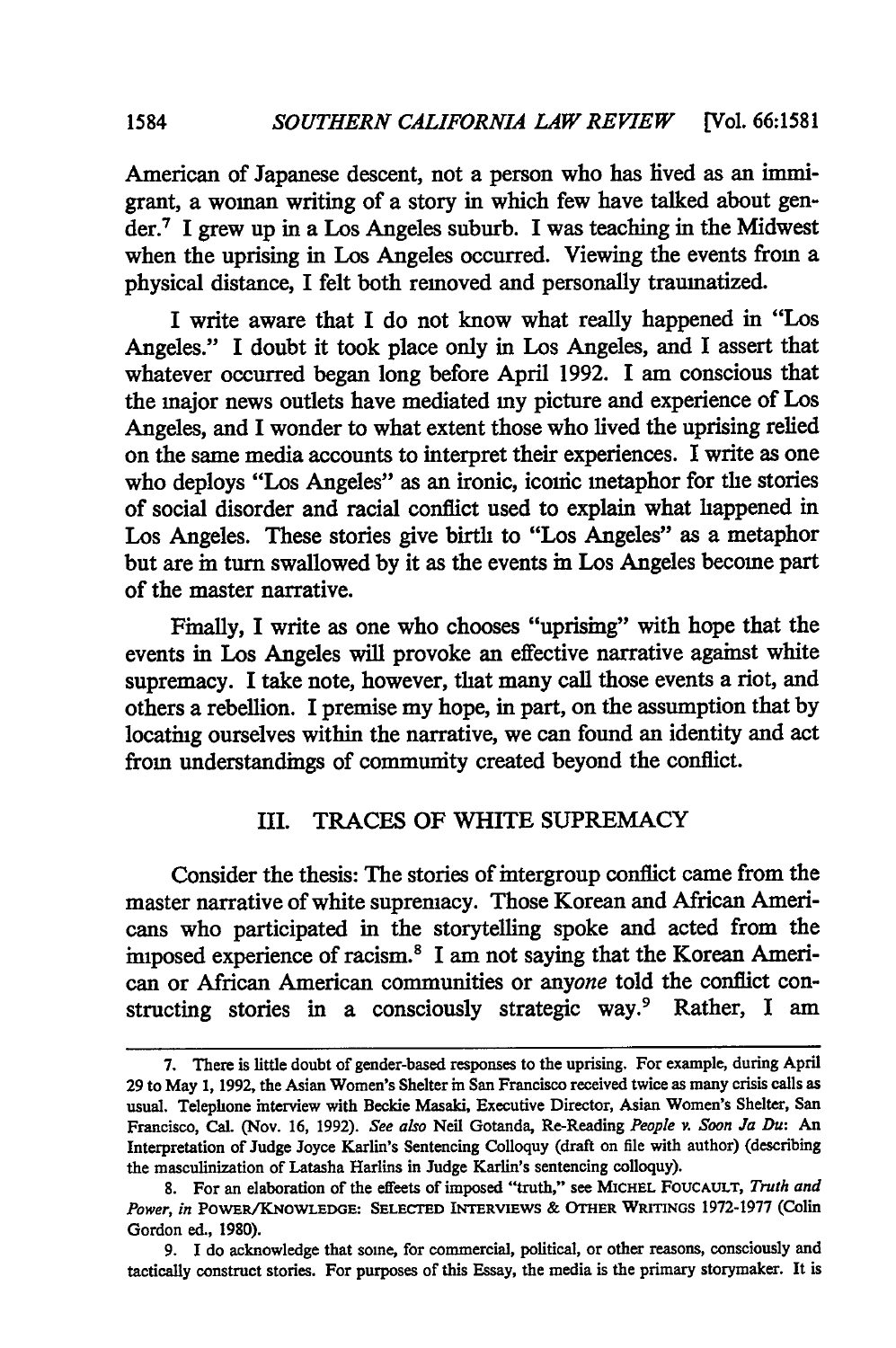acknowledging that we interpret our experiences **by** referring to familiar stories about the world. **°**

**If** you live within a society pervaded **by** racism, then racism prescribes your experience. Racism is so much a part of our experience that we cannot always recognize those moments when we participate.<sup>11</sup> As a corollary, if you experience racism as one marginalized **by** it, then you use racism to explain your relations with other groups and their members. Racism operates, in part, through stories about race. These stories both filter and construct our reality. <sup>12</sup>

Now consider the stories of conflict.

# **A.** CLAIMS OF ENTITLEMENT

"'The pie is only so big, and everybody wants a piece, and they're fighting over it.'"<sup>13</sup>

"[J]ust twenty-three percent of the blacks said they had more opportunities than recently arrived immigrants. Twice that many whites said they had more opportunities than new immigrants."<sup>14</sup>

"'People here are out of jobs and yet they allow foreign people to come over and take work away from people born here in **America...** they can come over and get loans and open up businesses, but no one **will** lend any money to us.' "<sup>15</sup>

Metaracism is a distinct and very peculiar modem phenomenon. Racial degradation con tinues on a different plane, and through a different agency: those who participate in it are not racists—that is, they are not racially prejudiced—but metaracists, because they acquiesce in the larger cultural order which

12. *See* **BERGER** & LUCKMAN, *supra* note **10,** at **131;** Trina **Grillo** & Stephanie M. Wildman, *Obscuring the Importance of Race: The Implication of Making Comparisons Between Racism and Sexism (Or Other -Isms),* 1991 **DUKE L.J.** 397, 397 (1991)(illustrating the use of "filter" to explain how personal experience shapes one's worldview.)

13. Seth Mydans, *Separateness Grows in a Scarred Los Angeles,* N.Y. TIMES, Nov. 15, 1992, at **Al, A19** (quoting James N.)

important to remember, however, that while print, television, and radio media may have commercial motives, to some extent the stories are part and parcel of mainstream culture. *See infra* note **31.**

**<sup>10.</sup>** Richard Delgado & Jean Stefancic, *Images of the Outsider in American Law and Culture: Can Free Expression Remedy Systemic Social Ills?,* 77 CORN. L. REv. 1258, 1277-82 (1992); *see generally* PETER L. **BERGER** & THOMAS LUCKMAN, THE **SOCIAL CONSTRUCTION OF REALITY:** A **TREATISE IN THE SOCIOLOGY OF KNOWLEDGE (1966).**

<sup>11.</sup> *See* **JOEL** KovEL, **WHITE RACISM:** A **PSYCHOHISTORY** 211-212 (1984) describing "metaracism":

<sup>14.</sup> Robin Toner, *Los Angeles Riots Are a Warning Americans Fear,* N.Y. TIMES, May 11, 1992, at **Al,** B7.

**<sup>15.</sup>** Phil Reeves, *Riots in America: Divided Community Settles Old Scores,* **THE INDEPEND-ENT,** May 2, 1992, at 2 (quoting Rodney Walker).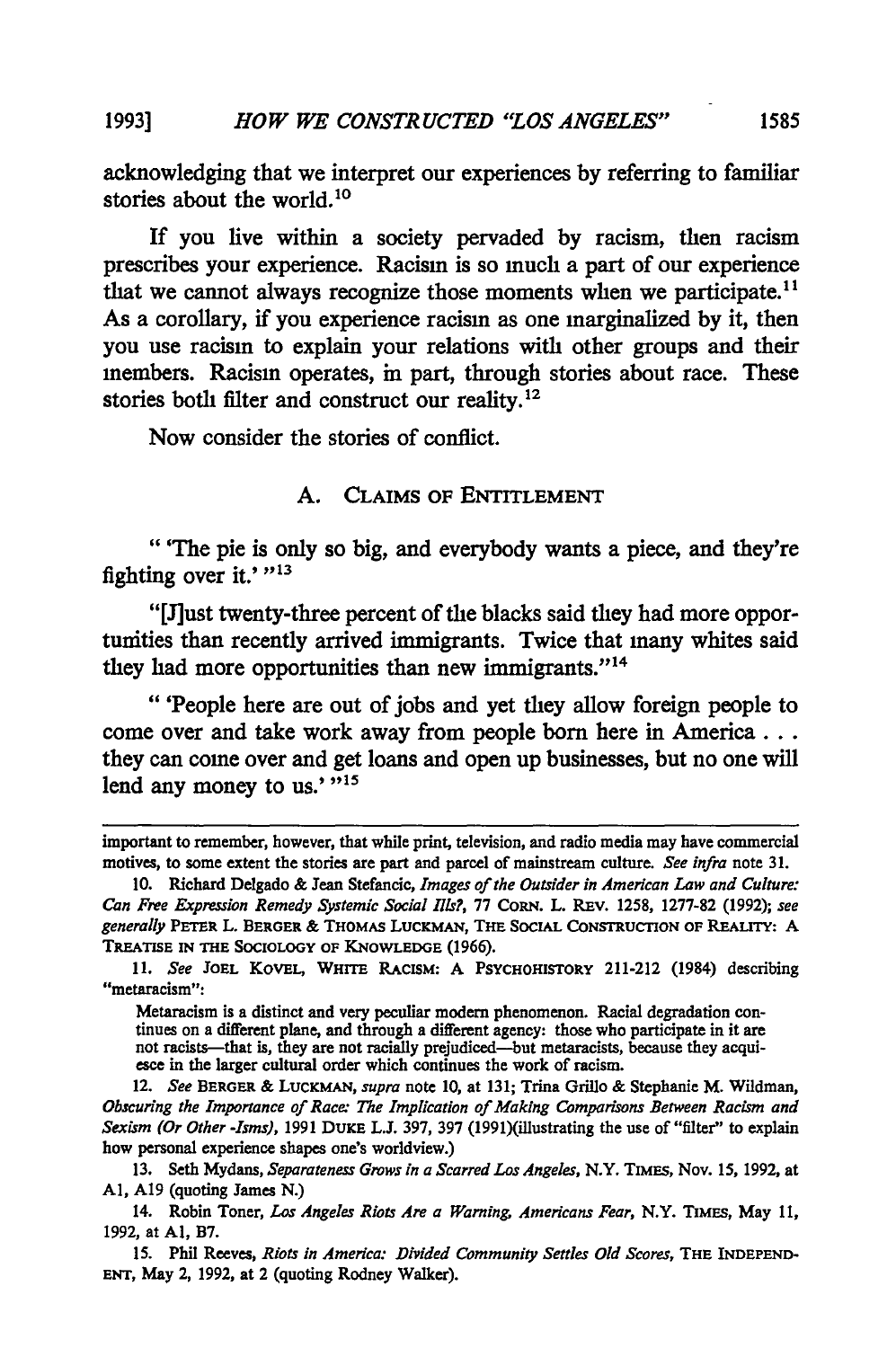"'These businesses belong to people who have exploited, abused and disrespected black people.' "<sup>16</sup>

"'I respect the different cultures... but they are here in America now, and they're doing business in our community.' "<sup>17</sup>

"'We didn't do anything wrong,' said [Bona Lee] who came to Los Angeles from Korea two decades ago. 'We worked like slaves here.' "18

"'I left Korea because America is a good country, a free country, and to get rich.' "<sup>19</sup>

"'This is not an act of aggression. This is just saying, "Leave us alone and let us get back to business."' **"20**

As the above sub-stories show, one common explanation circulated during the aftermath of the uprisings that had to do with competition between Korean Americans and African Americans for a too small piece of the economic pie. The issue became one of entitlement. In the fray, many different claims to entitlement were made. Some complained that Korean Americans had, in effect, cut in line. The premise was that African Americans have been waiting in line for a longer time, and that more recent arrivals must go to the back.

This story is more complex than it first appears. To begin, there is the image of the breadline and the use of a first-in-time principle to claim entitlement. The breadline image evokes a picture of hierarchy. At issue is whether Korean Americans or African Americans must stand further back in line or lower on the hierarchy. The image also admits that both Korean Americans and African Americans are outgroups dependent on the will and leftovers of a dominant group. It presupposes deprivation by social and political forces beyond our control. And it assumes that the competition must occur among those forced to stand in line, not between those making the handouts and those subject to those handouts.<sup>21</sup>

**<sup>16.</sup>** Darrell Dawsey, *Much LA. Looting Selective,* **DET. NEWS,** May **1, 1992** (quoting Jamil Shabazz, co-owner of Crenshaw Cafe).

<sup>17.</sup> *Nightline: Stop the Madness,* (ABC television broadcast, May 1, 1992) (transcript on file with *Southern California Law Review)* (John Mack speaking).

<sup>18.</sup> Greg Braxton & Jim Newton, *Looting and Fires Ravage LA.,* L.A. TIMES, May 1, 1992, at **Al.**

<sup>19.</sup> **Al** Kamen & Ruben Castaneda, *Koreans Bear Arms to Protect Businesses,* WAsH. POST, May 2, 1992, at **Al.**

*<sup>20.</sup> Korean-Americans Mount Own Defenses Against Further Violence,* **AGENCE** FRANCE **PRESSE,** May 2, 1992.

<sup>21.</sup> *See* Kenneth Karst, Essay, *Paths to Belonging: The Constitution and Cultural Identity, 64* N.C. L. REv. 303, 310 (1986)(citing historical examples in support of the assertion that intercultural violence is most likely to occur among the socially and economically marginalized.)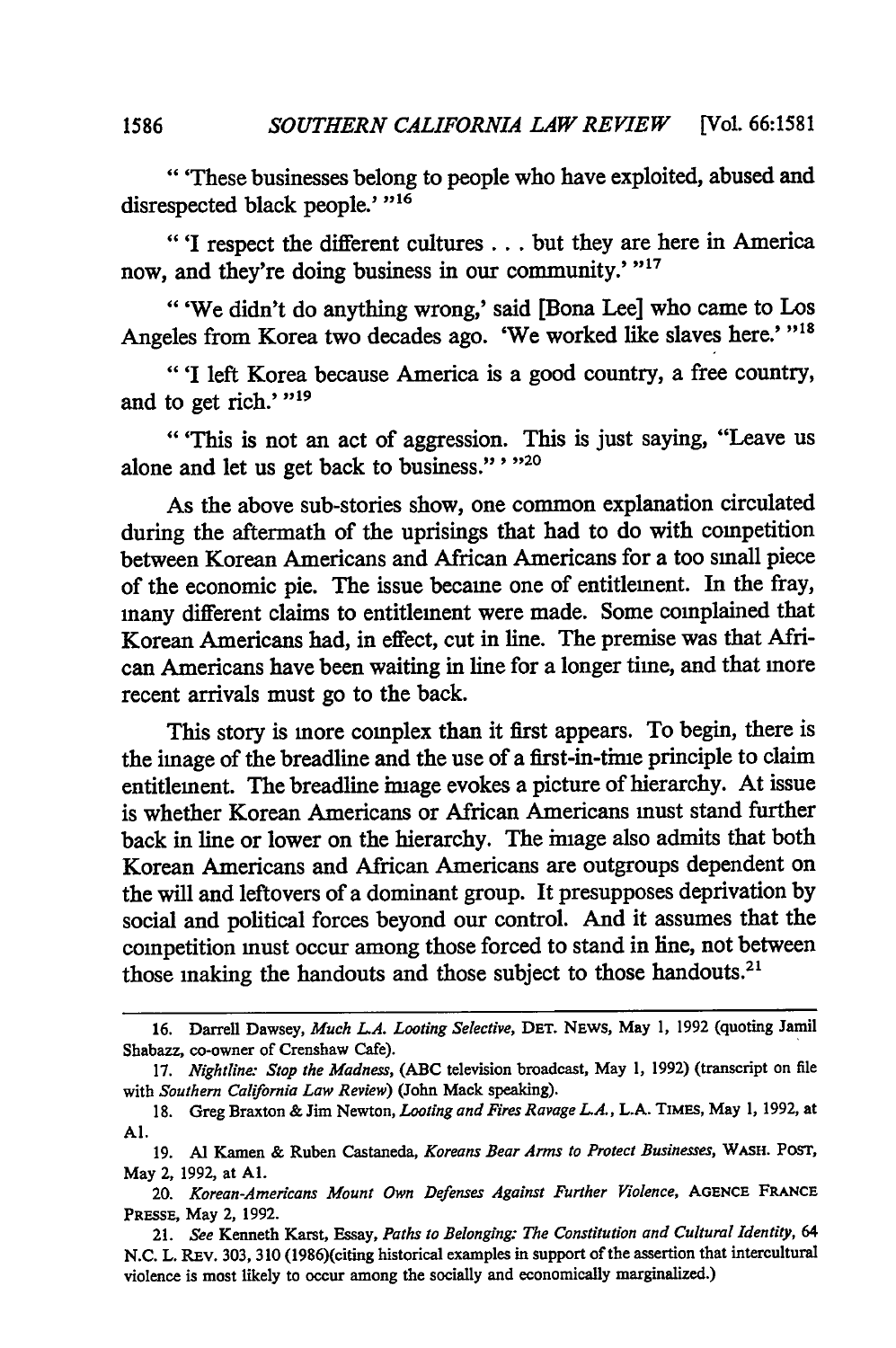# *HOW WE CONSTRUCTED "LOS ANGELES"* **19931 1587**

The use of the first-in-time principle echoes traditional property law<sup>22</sup> and suggests that the process of keeping outgroups in line has commodified status as well as goods.<sup>23</sup> In part, this story asserts that Korean Americans do not understand the plight of Blacks in America, and that if they did, they would wait their turn. This assertion assumes knowledge of the history of white oppression of Blacks stemming from, but not limited to, the practice and laws of slavery. It also expresses the idea that more recently arrived immigrants do not understand because they are less "American." Ultimately, the first-in-time principle both denies and reifies the truth-that African Americans have been first in time, but last in line since the practice of slavery began in the American colonies.<sup>24</sup>

**A** closely related entitlement claim was that Korean American merchants were not giving back to the Black community. African Americans charged Korean merchants with failure to hire Blacks, rudeness to Black customers, and exploitive pricing.25 The claim draws a boundary around the Black community as the in-group, relative to the Korean outsiders who can gain admission only **by** purchasing it-by giving back value. Jobs and respect are the local currency. The claim also elaborates upon the breadline image in a telling way. It describes the Black community as the in-group with the authority to set the standards for admission,

23. For valuable discussion on the link between property rights and status, see Cheryl Harris, *Whiteness as Property,* 106 HARv. L. REv. (forthcoming 1993); Joseph William Singer, *Sovereignty and Property,* 86 Nw. U. L. REv. 1, 40-51 (1991). *See also* **BELL, AND** WE **ARE NOT SAVED,** *supra* note 3, at 135 (where the fictional character, Geneva Crenshaw, recalling the fate of the Black Reparations Foundation and its leader, Goldrich stated, "Goldrich planned to raise the actual status of blacks as compared with their white counterparts, and that is why in the Chronicle he was more condemned than canonized.")

24. *See* Bakke v. Regents of Univ. of Cal., 438 U.S. 265, 400 (1978) (Marshall, J., dissenting) ("The experience of Negroes in America has been different in kind, not just in degree, from that of other ethnic groups. It is not merely the history of slavery alone but also that a whole people were marked as inferior **by** the law. And that mark has endured."); *see also* **BELL, FAcES AT THE** BOT-**TOM** OF **THE** WELL *supra* note 3 (discussing "Racial Realism"). For discussion of the history of racism and the historical origins of Western concepts of race, see Christina Delacampagne, *Racism and the West: From Praxis to Logos, in* **ANATOMY** OF RACISM 83 (David Theo Goldberg ed., 1990); David Theo Goldberg, *The Social Formation of Racism Discourse in id.* at 295.

25. *See, eg.,* Jonathan Peterson & Hector Tobar, *South LA. Burns and Grieves,* L.A. TIMES, May 1, 1992, at Al ("One looter.. **.** voiced the outrage of many black residents toward some of the immigrant merchants: 'These businesses (we) burned down don't care about us,' he said. . **.** . 'They just charge high prices and take our money. Now we are taking some back.' ").

<sup>22.</sup> *See* Symposium, *Time, Property Rights, and the Common Law,* 64 WASH. U. **L.Q.** 661 (1986) for a recent evaluation of this principle. Historically, the first-in-time principle has been racialized. *See,* eg., Johnson v. M'Intosh, 21 **U.S. (8** Wheat.) 543, 573-574 (1823) (holding valid a land patent taken from the United States because the United States' claim derived from the (white) European "discovery" of America. The Court reached its conclusion, in part, by distinguishing between mere "occupancy" made by Native American nations and "ultimate dominion" asserted by the European nations.)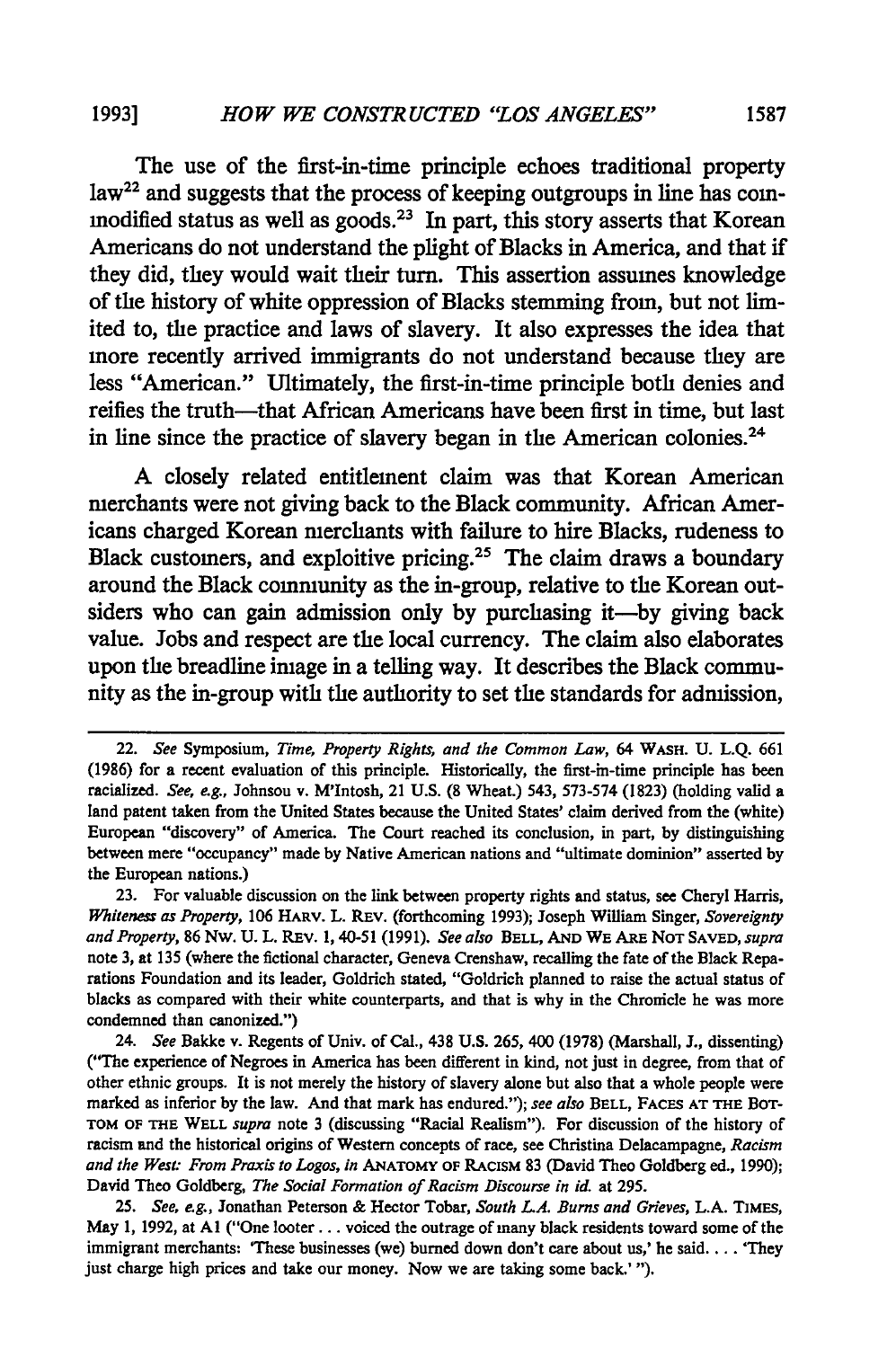yet **by** claiming victimhood status for the Black community, it places the Black community behind Korean Americans in the breadline. This simultaneously excuses the resulting end-of-the-line position of African Americans, and delegitimizes the relatively better place of Korean Americans.

Korean American merchants responded, in part, by casting themselves as actors in the "American Dream"-Koreans working hard to support their families, survive as immigrants, and succeed as entrepreneurs. By doing so, they bring enterprise to the poorest neighborhoods. Claiming entitlement by invoking the American Dream recharacterizes the breadline. One's place in the line is not, according to this claim, the inevitable plight of those marginalized by the dominant society; it is changeable for those who pursue the Dream. Those left standing at the end of the line deserve their fate.<sup>26</sup> The American Dream counters the "American Nightmare"—the history of racial oppression—that the claims of Black community entitlement invoke. For many, "Los Angeles" represents the death of the American Dream.<sup>27</sup>

## B. RACIAL POSITIONING

Another story of conflict, intertwined with that of competition, is concerned with racial hierarchy. And, while it expressly racializes Korean American and African American identity, it also implies an important story about whiteness.

African Americans and others who complained about Korean merchants took a nativist position. The first-in-time principle describes Korean Americans not only as immigrants and therefore later in time, but also as foreigners and therefore less American.<sup>28</sup> Nativism simultaneously calls for assimilation and assumes that Asians are less assimilable

**<sup>26.</sup>** This conclusion is consistent with the American Dream in its late nineteenth century form, a period of rapid industrialization and heavy immigration. Horatio Alger rags-to-riches stories were popular during that period. **They** echoed the prevailing theory of Social Darwinism which, in simplistic terms, assumed as truth an American industrial meritocracy and asserted that the wealthy industrialists deserved their success and the poor deserved their fate.

**<sup>27.</sup>** *Innocence Los" L.A.'s Koreans Fight to Be Heard,* **S.F.** EXAMINER, May **9, 1992,** at **Al:** By buying into their label as the "model minority"-because they are perceived as quiet well-educated, hard-working citizens-many Korean Americans, especially the first generation, have been "fooling themselves" **...** The model minority tag makes you think the white majority cares, that somehow you've been validated **by** whites, that somehow you **count... All** of our (Asian American) communities have gone through it.

*See also* Peterson **&** Tobar, *supra* note **25** ("America has turned out like 'a golden cage,' he said, quoting a Mexican song, 'You expect to find so much wealth, but instead you find a prison.' **").**

**<sup>28.</sup>** Immigration and naturalization laws at various times have defined "American" in **simi**larly exclusive ways. **SUCHENG CHAN, ASIAN AMERICANS: AN INTERPRETIVE HISTORY** 45-61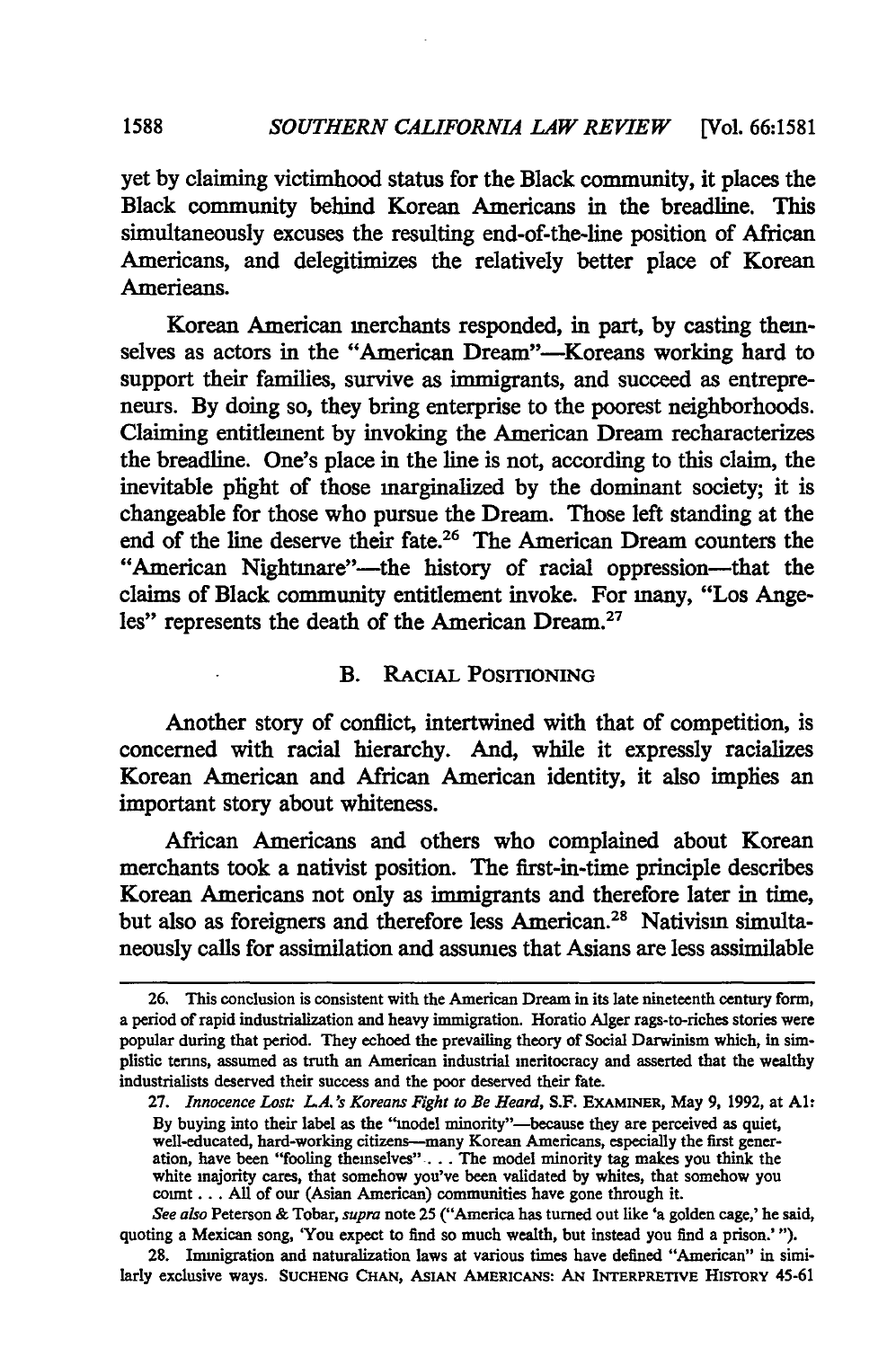than other races. Characterizing Koreans as rude, clannish, and exploitive, with little or no effort made to learn Korean culture, calls up longstanding anti-Asian stereotypes.<sup>29</sup> The charge that Koreans do not understand the plight of Blacks implies that "real" Americans would. The implication that Blacks are real Americans strikes an odd note in this context since the norm-making dominant society has usually defined the real American as white.30 Perhaps the real irony is the duality of the un-American charge. Excluding Koreans from the category of American suggests that Koreans are not also subject to racial oppression, while simultaneously racializing Korean identity. The master hand does double duty here. It collapses ethnicity into race, thus including Korean Americans within the racial conflict; and it defines ethnicity as "foreigness," to describe Korean Americans as outside the racial hierarchy.

I noted above that usually the dominant society takes the nativist position. When African Americans made nativist charges, they positioned themselves as whites relative to Asians. When Korean Americans responded by placing themselves within the American Dream-a dream produced and distributed by the dominant society-they positioned themselves as white. Their belief in an American Dream and their hope to be independent business operators positioned them as white relative to Blacks. The rule underlying this racial positioning is white supremacy. Racial positioning would not be coherent, could not take place, but for racism. In other words, I have used "positioned" as an active verb, with Korean Americans and African Americans as actors, but here I sense a master hand positioning Korean Americans and African Americans as objects.

29. TAKAKI, *supra* note **28,** at **101, 105.** *See also* Richard Delgado **&** Jean Stefancic, *Norms and Narratives: Can Judges Avoid Serious Moral Error?,* 69 TEx. L. REV. **1929,** 1943-46 **(1991)** (discussing the *Chinese Exclusion Cases* and the *Japanese Internment Cases* as judicial expressions of anti-Asian stereotypes).

**<sup>(1991)</sup>** (describing anti-Asian laws, including exclusive immigration and naturalization laws); YujI ICHIOKA, THE ISSEI: THE WORLD OF THE FIRST **GENERATION JAPANESE** IMMIGRANTS, **1885-1924** at 210-54 **(1988)** (describing the struggle for naturalization rights, Alien Land Law litigation, and the 1924 Immigration Act); RONALD TAKAKI, STRANGERS FROM **A** DIFFERENT SHORE: A HIS-TORY OF ASIAN AMERICANS **99-112, 271-73,** 419-20 **(1989)** (discussing anti-Chinese laws, including the Chinese Exclusion Act of **1882** and People v. Hall, The Asiatic Exclusion League activities against Korean immigrants, and the Immigration Act of **1965).**

**<sup>30.</sup>** ROGER DANIELS, THE **POLITICS** OF PREJUDICE **65-68 (1977);** Karst, *supra* note 21, at **312.** *See, e.g.,* ROBERT V. **HINE,** THE AMERICAN WEST: **AN** INTERPRETIVE HISTORY **205 (1973)** (referring to the disparity between the "wholly white" myth **of** "American" heroes such as cowboys and explorers and the fact that "Blacks contributed to every phase of western development, as trappers, explorers, soldiers, settlers, and city laborers.").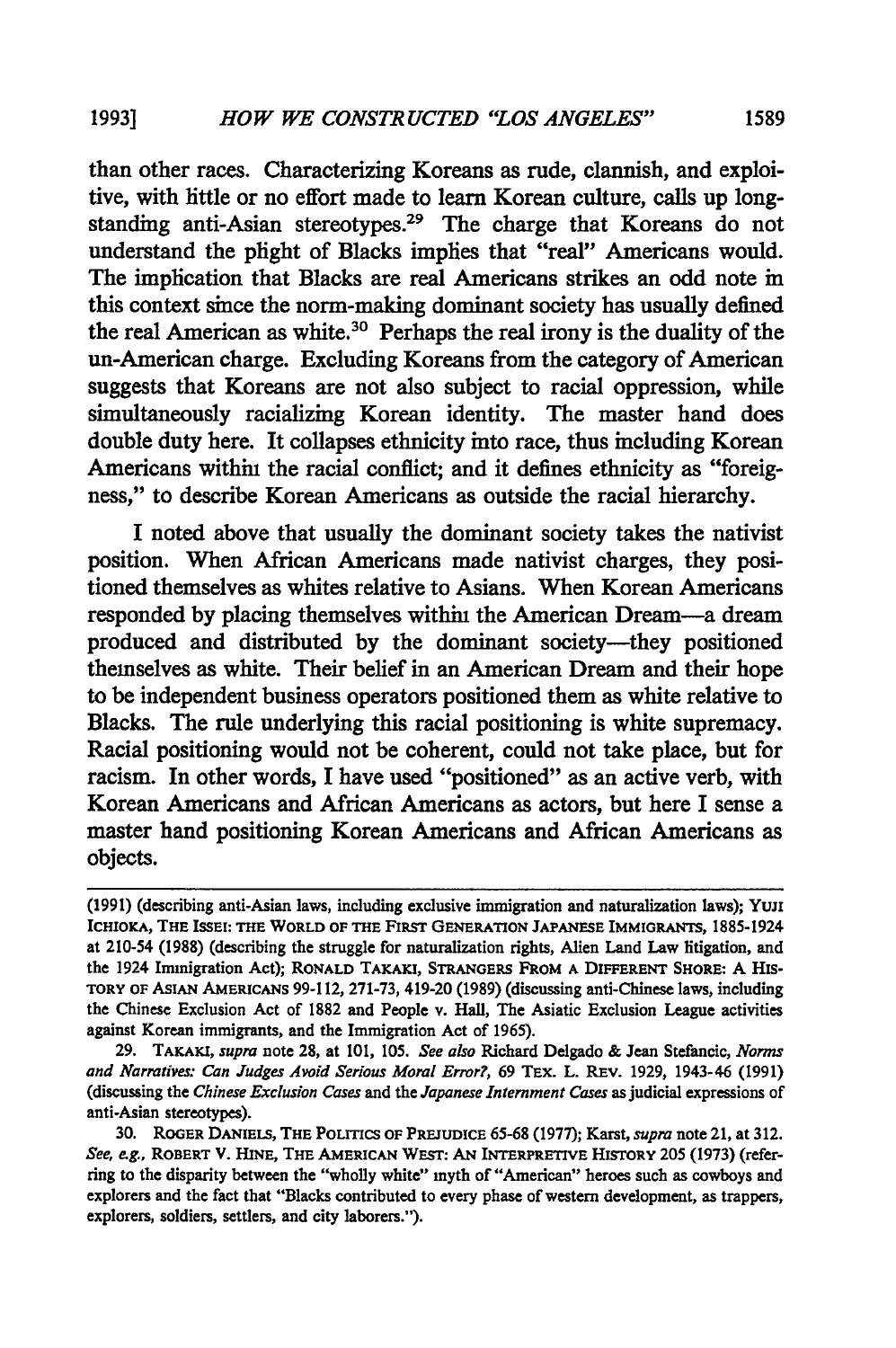The stories of conflict are not about ordinary, marketplace competition. Nor do they tell of empowering community. Instead, they plot relative subordination, subordinated domination, subordinating storytelling. In doing so, the stories of race and conflict flatten our understanding of racial identity.

## **C. CONSTRUCTED** IDENTITIES **AND** RACIAL PAIRING

The stories of conflict have filtered largely through the major media; other stories have been filtered out.<sup>31</sup> Media-selected images and words both represent and reinforce the constructed conflict.

The stories described above were told in words. The stories addressed here were also told with pictures. The latter, I suspect, will prove more memorable and therefore more significant in the construct of conflict.

Recall, for a moment, the much-photographed Latasha Harlins and Soon Ja Du, gangmember looters, and armed Korean storeowners.<sup>32</sup> These images have merged into the African American-Korean American

**<sup>31.</sup>** The construct of conflict has filtered out at least two types of stories. One is the effect of uprisings on groups other than African and Korean American. Among those directly affected were Latinos. Despite Los Angeles Police Department policy to not turn over people to **U.S.** immigration authorities, the police arrested at least 1,044 illegal immigrants during the uprising with the intent to turn them over to the Immigration and Naturalization Service. Patrick McDonnell, *Scores of Suspects Arrested in Riots Turned Over to INS,* L.A. TIMES, May 6, 1992, at B3. The other is the story about cooperation and coalition. For example, the issue of rebuilding liquor stores in South Central Los Angeles became a flashpoint between Korean Americans and African Americans during the late summer and early fall of 1992. In October 1992, Asian Pacific Americans for a New L.A. (APANLA) adopted a position supporting community control, the reduction of liquor stores in South Central, compensation for liquor licenses and assistance for store owners to relocate or convert to other types of business. *Statement of Position on Liquor Stores in South Central Los Angeles,* 4 ASIAN PAC. **PLAN. COUNCIL** (Appcon/Pac. Asian Resource Coordination Committee, Los Angeles, Cal.), 1992. The position paper expresses a spirit of coalition and inclusiveness. *Id* The *Los Angeles Times* story, however, emphasized potential points of racial divide and distorted the nature of the statement. Somini Sengupta, *Incentives to Close Liquor Stores Sought,* L.A. TIMES, Oct. 15, 1992, at **Bl.** *See generally* EDWARD **JAY** EPSTEIN, NEWS FROM NOWHERE 195-97, 228-33 (1973) (describing the processes and criteria used to select network news items); CARL HAUSMAN, **CRISIS OF CONSCIENCE:** PERSPECTIVES **ON JOURNALISM** ETHICS 35 (1992) (discussing the "fiction" ofjournalistic objectivity).

<sup>32.</sup> *See* People v. Super. Ct. (Soon Ja Du), 7 Cal. Rptr. 2d 177, *modified,* 5 Cal. App. 4th 1643a (1992). The print media devoted extensive space to presenting verbal descriptions of the *Soon Ja Du* case and the events during the uprising. It is, however, the photographic and video images that have proved the most memorable and defining. A store security camera recorded Soon Ja Du shooting Latasha Harlins and the preceding confrontation. The television media replayed this video many times. Television camera crews filmed two Korean men firing weapons in defense of their store and people, including Black men, looting stores and other businesses during the uprising. These videos were broadcast on the television news and published as photos in newspapers across the nation. *See* Gotanda, *supra* note 7; Jayne Lee, Innocent Victims: The Construction of Korean American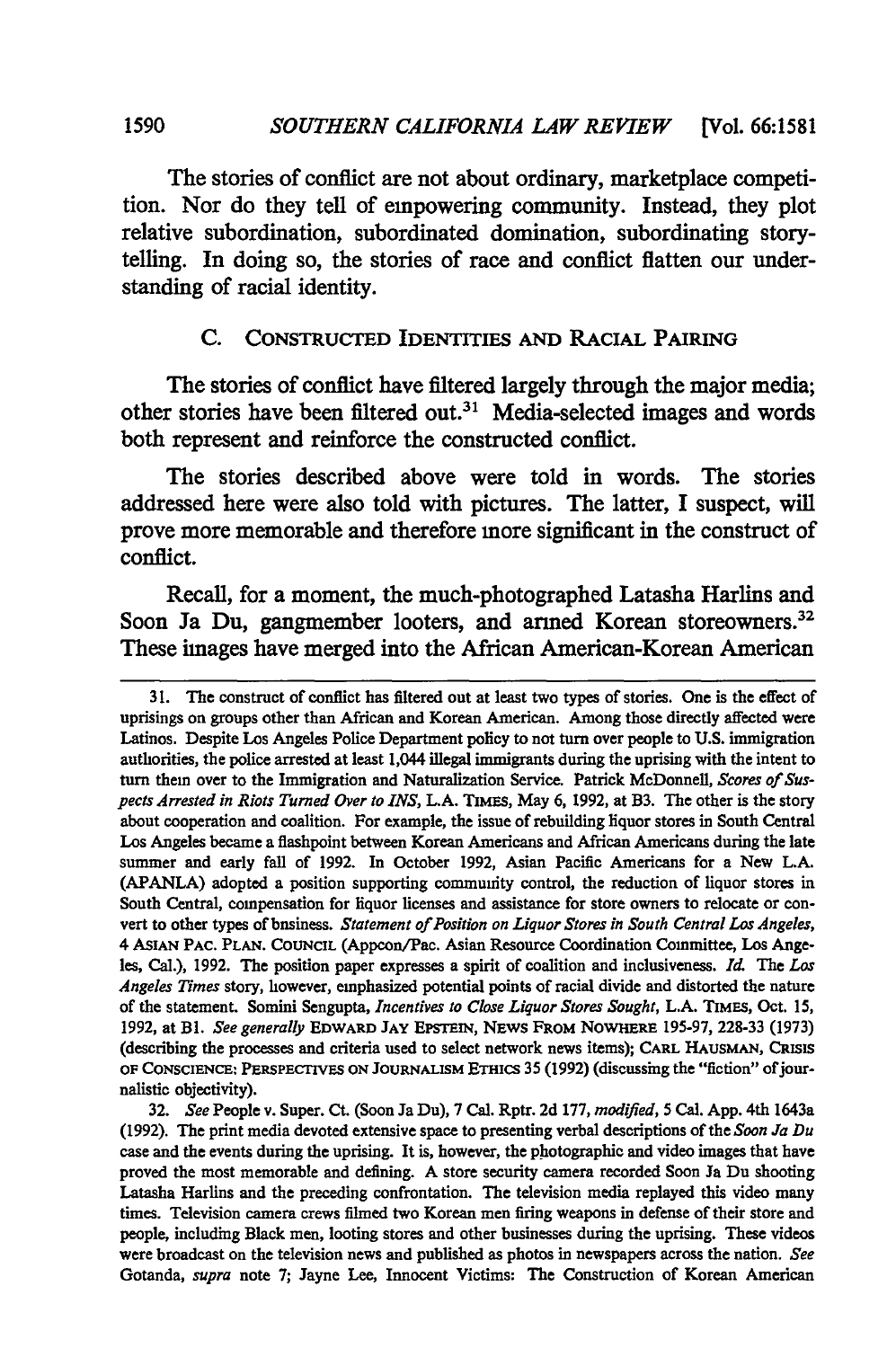conflict plotted **by** the master narrative. They operate **by** informing and reinforcing the identities created for conflict. The result: Shoplifter, looter, and gangmember images are reinforced as the operative aspects of African American identity; crime-victim, gun-toting merchant, and defender-of-property images emerge as the Korean American character types.<sup>33</sup> Thus, apparently race-neutral categories-criminals and property-owning crime victims-become part of African American and Korean American racial identities.

Racializing identity has another effect; it submerges class and gender. According to the constructed identities, "Korean Americans" are merchants. "African Americans" are not simply criminals, but are most likely poor, because shoplifting and looting are considered crimes of poverty.34 And both gun-toting merchants and gangmember looters are probably typified as male.<sup>35</sup> These identities describe class and gender as characteristics of race, not effects of racism.

The construct of conflict defines African American and Korean American identities in opposition to each other. It neatly positions Korean Americans as white, relative to Blacks.36 In other words, **in** black-white conflicts, blackness would be similarly criminalized and whiteness would be accorded victim status. This conclusion does not require a leap of logic or faith. Rodney King and Latasha Harlins emerged as the two main symbols of racial injustice during the events surrounding the uprising. The Rodney King verdict became representative, in part, of white oppression of Blacks. Once the uprising began, many invoked the name,"Latasha Harlins," to recall the sentence issued in *People v. Soon Ja Du.* "Latasha Harlins" came to represent (white)

36. This is consistent with the dilemma faced **by** the Black community of being both the ingroup with respect to Korean merchants and last in the breadline.

Merchants and African American Looters in Los Angeles (May **29, 1992)** (presented at the Ninth Annual Asian American Studies Conference).

<sup>33.</sup> *See, ag.,* **IRA REINER, GANGS, CRIME AND VIOLENCE IN** Los **ANGELES: FINDINGS AND** PROPOSALS FROM THE DISTRICT ATTORNEY'S OFFICE, at iv (1992). The study reports that "[t]he police have identified almost half of all Black men in Los Angeles County between the ages of 21 and 24 as gang members." *Id.* The fact that the police made these identifications should raise questions about the finding. The report itself admits that the "number is so far out of line with other ethnic groups that careful, professional examination is needed to determine whether police procedures may be systematically over-identifying Black youths as gang members." *I See also* Stephen Braun & Ashley Dunn, *View of Model Multiethnic City Vanishes in Smoke,* **L.A.** TIMES, May **1, 1992,** at **Al** ("Each new graphic televised **image---..** angry black assailants, frightened Korean merchants guarding their shuttered markets with guns-threatened to reinforce the long-held fears and prejudices gnawing at the city's populace, worried community leaders and race relations experts said Thursday.")

<sup>34.</sup> Lee, *supra* note **32.**

<sup>35.</sup> *See, e.g., REINER, supra* note 33, at 118-19.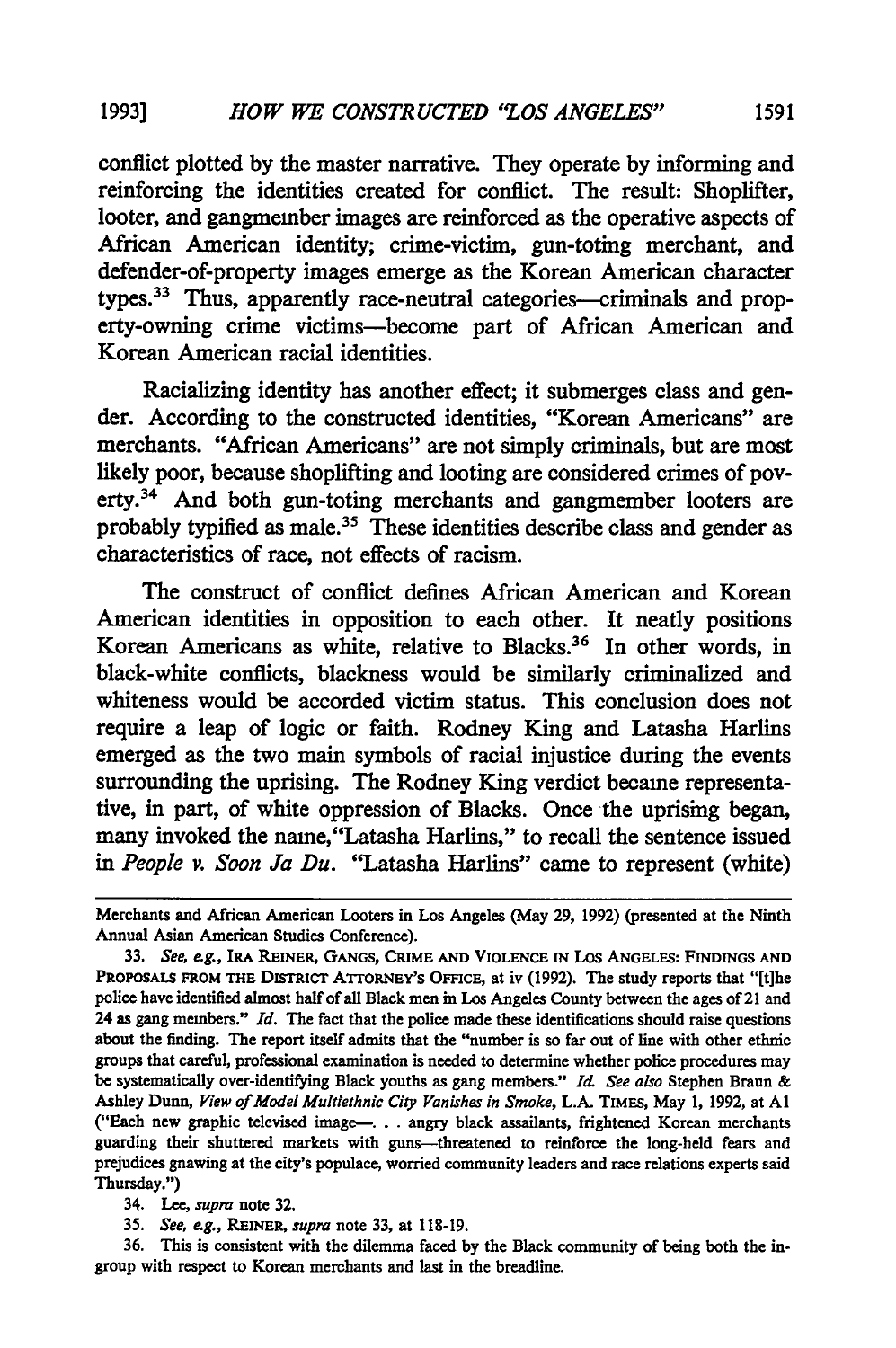systemic, race-based injustice even while it reinforced the sense of African American-Korean American conflict and goaded many to target Korean-owned stores for looting and vandalism. For purposes of defining racial injustice, "Korean" became provisionally identified with whiteness. Racial pairing not only creates racial differences, but it also makes racial difference a source of inevitable conflict. The primary model for identifying bases for positive relations between groups is that of sameness/difference-the assumption that there are either samenesses or differences and that we should identify and focus on sameness and overlook difference.<sup>37</sup> The underlying assumption is that difference can only lead to contention. Positive relations between Blacks and Asians become impossible because there are only apparent racial differences. "Black" now suggests the possibility of conflict with Asian, and "Asian" with Black.

Racial pairing also essentializes race. The essentialized understanding of race occurs via a syllogism: The stories of conflict construct African American identity in opposition to Korean American identity. In the context of intergroup conflict with African Americans, the oppositional Asian is Korean; all Asians are Korean. This syllogism silently strips Korean identity of ethnic and cultural content, making "Korean" interchangeable with "Asian." It is important that "Korean" has been defined in the context of conflict with African Americans. So, it is probably more accurate to say that the syllogism concludes: All Asians are Korean for purposes of intergroup conflict.<sup>38</sup> Further, the constructed Korean American/Asian identity-economically successful minorities, hardworking, entrepreneurs<sup>39</sup>—reinforces its opposite, constructed blackness. "It is no accident . . . that immigrant populations (and much immigrant literature) understood their 'Americanness' as an opposition to the resident black population."<sup>40</sup>

**1592**

**<sup>37.</sup>** *See* John L. Hodge, *Equality: Beyond Dualism and Oppression, in* **ANATOMY OF RACISM,** *supra* note 24, at **89,** 94-100 (discussing dualism in Western culture).

**<sup>38.</sup>** For purposes of white-Asian conflict, I believe that Asian means Japanese. The context of the conflict is important. Asian is more likely to be Japanese if the tension is ascribed to trade or labor issues. The murder of Vincent Chin, a Chinese American, in Detroit by two white auto workers who called him "Jap" and blamed him for the loss of jobs in the auto industry, tragically illustrates this point. **If** the sore point is Asian-owned small businesses, then Asian may mean Korean. *See* **U.S. COMM'N ON** CIVIL **RIGHTS, CIVIL RIGHTS** ISSUES **FACING** AsIAN **AMERICANS IN THE** 1990s **25,** 32-40 **(1992).**

**<sup>39.</sup>** *See* **TAKAKI,** *supra* note **28,** at 474-84 (discussing the harmful effects of the Myth of the Model Minority).

<sup>40.</sup> **TONI MORRISON, PLAYING IN THE DARK** 47 **(1992).** For a case illustrating how Asians as relative whites were deployed against Blacks, see Gong Lum v. Rice, **275 U.S. 78 (1927).**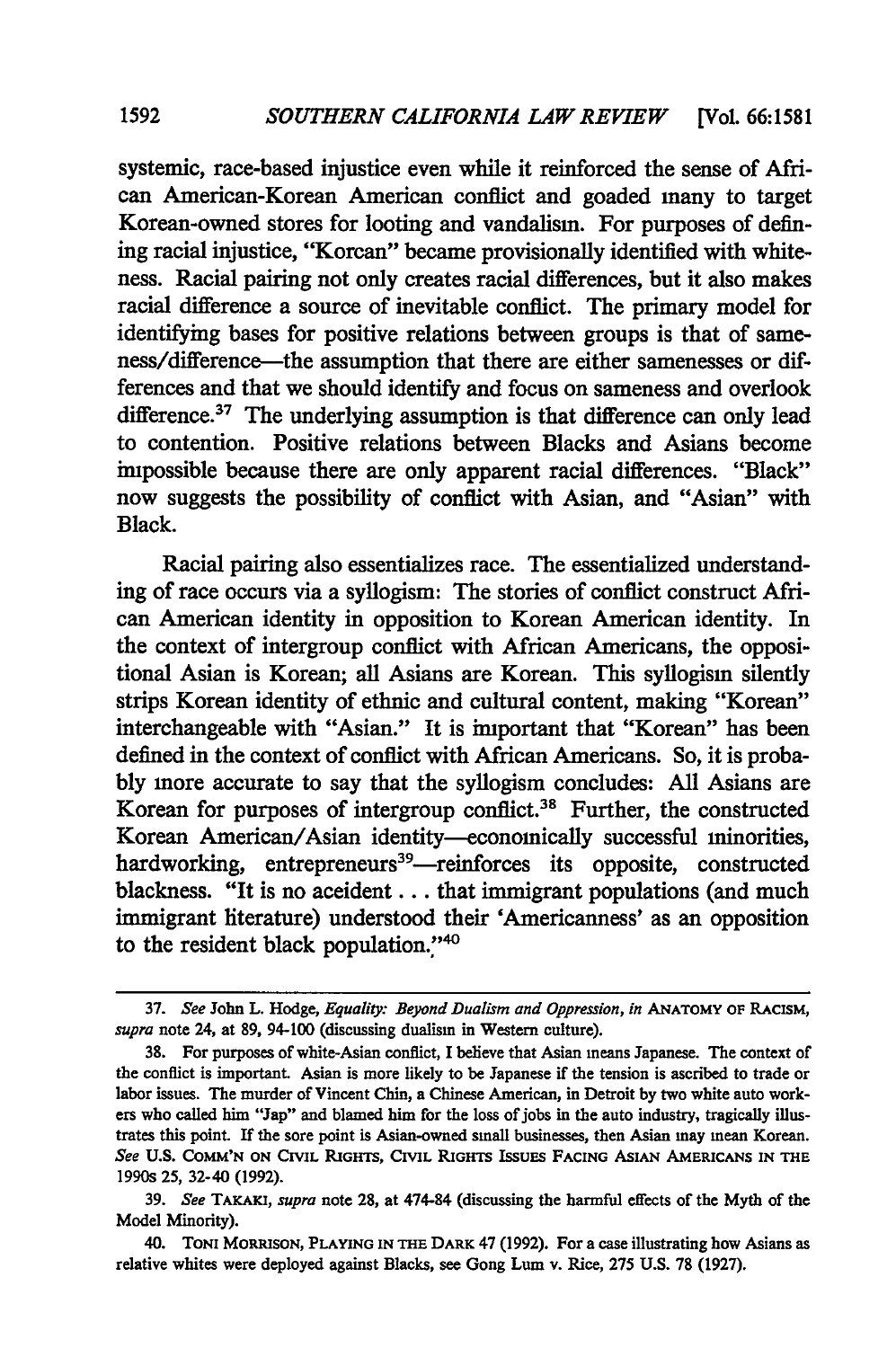The media-reinforced construct makes racial identity not only flat, but also transparent. The stories of conflict have given many the sense that they know about Korean Americans and African Americans. "Korean American" and "African American" invoke a whole set of conclusions that do not follow from a personal or group history or from Korean American or African American experience, but from the construct of conflict. For those who are both object and subject of the conffict, the essentialized racial identities filter out the possible bases of understanding. What is perceived as Korean rudeness may reinforce the experience African Americans have had-race-based rejection. In responding negatively to "Korean Americans," African Americans may be rejecting imposed blackness. In addition, many of the comments made by both African Americans and Korean Americans to reporters indicated that the speaker not only lacked understanding of the culture, experience, or history of the other group, but also rejected the need to try-the other group was the one that had an obligation to conform in some way. For example, in response to claims of bigotry by Black customers, Korean storeowners often asserted that they had businesses to run, thereby suggesting that good business practice did not include recognizing local concerns. Or consider African Americans who discounted the Korean cultural practice of not touching strangers by asserting, "this is America." The construct of conflict not only filters out personal experience, group history, and culture, but deems them irrelevant.

# IV. DISTANCING STORIES, SYMBOLS OF DISORDER

Consider the effect of the stories of conflicts: The notion of a Korean American/African American conflict locates the causes of the uprisings in problems originating within and bounded by communities of color. At the same time, the rubric of race and racism used to describe the conflict is legalistic; it focuses on intent and attributes racism to wrong-minded individuals.<sup>41</sup> This denies the possibility of embedded, culture-wide racism. It makes race fungible and independent of the history of racial subordination in the United States. And it distances the problem of intergroup conflict from the dominant society; the problem is defined as one of race. This distance distinguishes race from whiteness.

<sup>41.</sup> Charles R. Lawrence, *The Id, the Ego, and Equal Protection: Reckoning with Unconscious Racism,* 39 **STAN.** L. Rav. 317 (1987)' Matsuda, *supra* note 3, at 2327.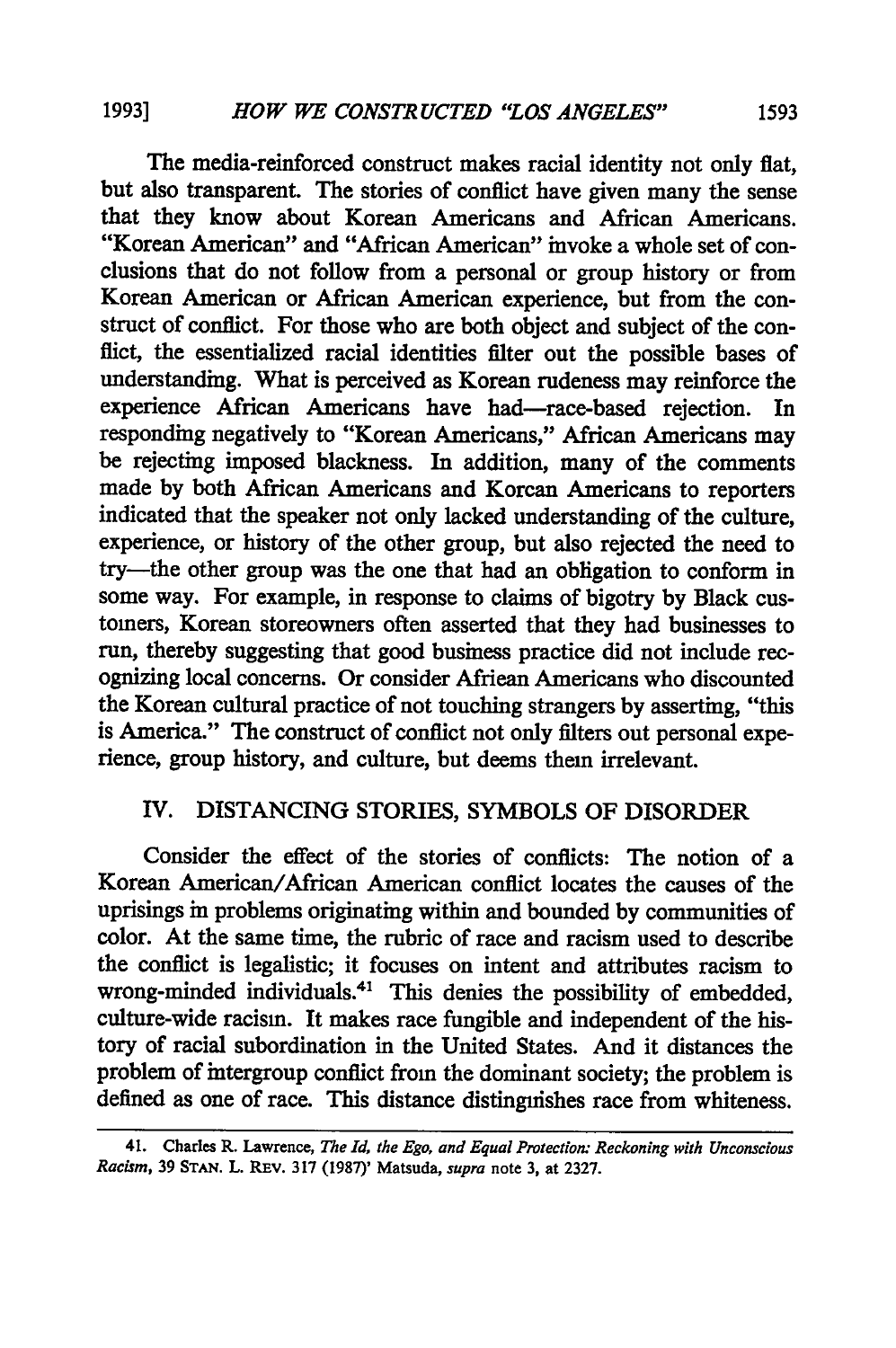## A. RACIAL DISTANCING

The constructed conflict created a great sense and desire for distance. Even as the uprising and the events surrounding it enraged, demoralized, inspired, and traumatized me, I also felt safe and fortunate in viewing it all from afar. When I acknowledged my lack of physical proximity as my good fortune, I removed myself from those more directly affected.<sup>42</sup> It was not my problem. Since the conflict was specifically cast as African American/Korean American, that I am Japanese and not Korean American made this conclusion easier to reach. I used the categories deployed in this construct to opt out. I can, to the extent that I opt out, sympathize with victims and condemn villains. This may make me well-meaning. But it protects me from participation, which is harder to accomplish, more difficult to bear, but may reduce the sense that the conflict is confined to two specific groups. I could not opt out entirely. I was affected-perhaps because I identify as a person of color and as an Asian American, more inclusive descriptors that place me within the conflict.

At first, I wanted to deny that intergroup conflict was a significant problem. I wanted to say that the problem was economic. That may have been an effort to reject the submerging, essentializing effects of imposed racial identity. I may have been resisting the sense of inevitable unresolvable conflict that flows from my experience and understanding of race. I know that others denied race as the problem.<sup>43</sup> Perhaps they did so because they know that not every person intentionally discriminates. Some described the problem as specific to Los Angeles. But "Los Angeles" is not located in Southern California.<sup>44</sup> As I have been arguing, it is

*Larry King Live: Los Angeles-The Cleanup Begins* (CNN television broadcast, May 4, 1992) (transcript on file with *Southern California* Law *Review)* (Michael McGee).

*44. See, e.g.,* Russell Ben-Ali, *Black Group to Boycott East San Diego Discount Store,* L.A. TIMES, Apr. 25, 1991, at B8; Bethany Kandel, *Black, Korean Communities Clash in NYC,* USA TODAY, May 10, 1990, at 3A; Robert D. McFadden, *Blacks Attack* **3** *Vietnamese,* N.Y. TIMES, May 14, 1990, at **Al;** Helaine Olen, *Koreans, Blacks Seek a Common Ground,* **CHIC.** TRIB., Dec. **18,** 1991, at C6; *Second Shooting of Black by Asian Grocer Sparks Concern,* **UNITED** PRESS INT'L, Aug. 7, 1990, *available in* LEXIS, Nexis Library, UPSTAT File. In writing of the culture produced about Los Angeles, Mike Davis gives a slightly different take on this point. He describes Los Angeles as a "city without boundaries." MIKE DAVIS, **CITY** OF **QUARTZ** 12 (1992). He also recounts, "One of

<sup>42.</sup> *See* Matsuda, *supra* note **3,** at 2339.

<sup>43. &</sup>quot;I didn't believe from the minute that I started on this trial that-that the racial issue was there.'" *Nightline: Rioting Follows King Verdict* (ABC television broadcast, Apr. 30, 1992) (transcript on file with *Southern California Law Review)* (juror named "Anna").

The point is that there is no racism against Koreans or any other group by the black community. There is a lot of resentment—and rightfully so—that foreigners can come into this country, and half of them don't speak English, and can get a loan and open up a business in a black community.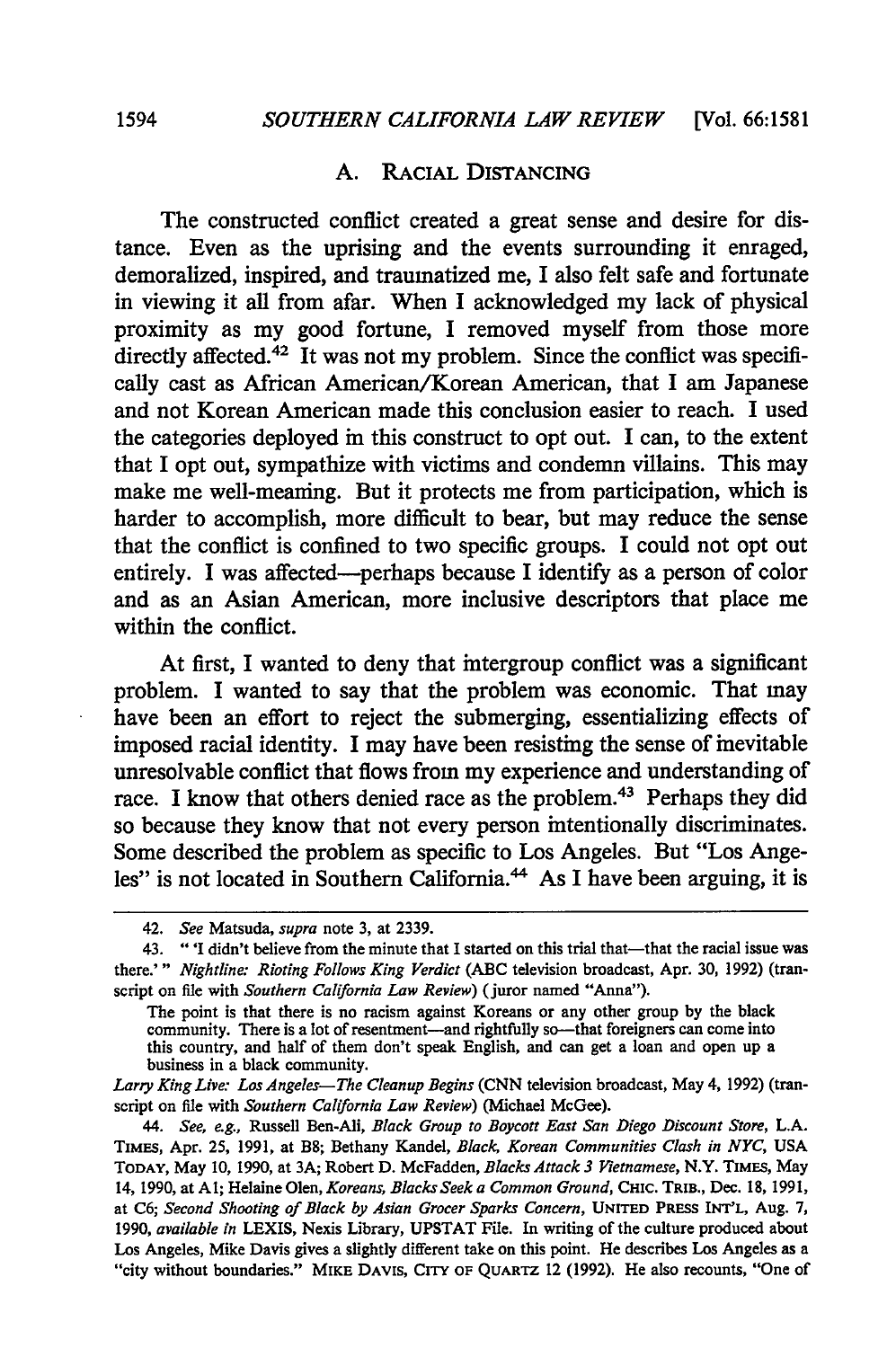part of the master narrative. Each of us creates and locates it somewhere else to make it unique, episodic-i.e., not integral to American functioning-and, above all, "not my fault." Racial distancing enables each of us to say, "It was really too bad. But fundamentally, it is not my problem."

# B. SYMBOLS OF DISORDER OR WHY **MULTICULTURALISM** WON'T WORK

The constructed Korean American/African American conflict has become, for many, the racial conflict of the moment. The symbolized conflict is not only that between Korean Americans and African Americans. It is the potential for conflict among the (too) many groups of racial minorities.<sup>45</sup> To the extent that the apparent Korean American/ African American conflict contributes to the conclusion that a multiracial/multicultural46 society is doomed to conflict, it displaces white supremacy as the central race issue. That displacement, in turn, may strengthen the distinction between whiteness and race.

The stories of conflict also describe interracial tension as representative and key to broader social disorder. Because the constructed identities conflate other forms of problematized status with race, intergroup conflict implicates underclass and failure to assimilate. One result is that whiteness becomes symbolic of order and race becomes symbolic of disorder. Thus, while Latasha Harlins and Rodney King became symbols of systemic racial injustice, "Los Angeles" has become a metaphor for the failure of racial diversity. $47$ 

46. Stuart Alan Clarke, *Fear of a Black Planet: Race, Identity Politics, and Common Sense,* 21 SOCIALIsT REv. 37, 40-41 (illustrating how some have racialized "multiculturalism" so as to present it as a threat to democratic principles. "In this context, it is unsurprising that the 'multicultural threat' is pictured most compellingly in the public imagination as a black threat." *Id.* at 41.

47. The sense of disorder invoked **by** "Los Angeles" seems to beg for rescuers, for answers provided by someone in authority. Some have stepped forward, ascribing the problem to "looters" and to underlying lack of values. Those who individualize the causes of disorder do so in a way that speaks of the racialized identities, and thus isolate the "problem" from dominant white society. These approaches call for using law in a way that describes it as the tool of the white rescuer. Those who call for government intervention may also be telling distancing stories. The federal Weed and Seed Program, for example, locates the problem within the geographical boundaries of the communities of color. **THE URBAN STRATEGIEs GROUP, A PROJECT OF THE LABOR/COMMUNITY STRAT-EGY CENTER, A CALL TO REJECT THE FEDERAL WEED AND SEED PROGRAM IN LOS ANGELES 3, 6-7 (1992).** This not only defines the disorder as race, it criminalizes race. It seems to me that if the

my new Llano compafieros said that **L.A.** already was everywhere. They had watched it every night in San Salvador, in endless dubbed reruns of *I Love Lucy and Starsky and Hutch." Id.* Davis' point is not inconsistent with my own. Los Angeles, the "city without boundaries," whitens race, ethnicity, and culture except in stories of racial conflict and failure.

<sup>45.</sup> *See* Toner, *supra* note 14 (According to the latest New York Times/CBS News Poll, "[m]ost Americans view the riots in Los Angeles as a 'warning' about the state of race relations.")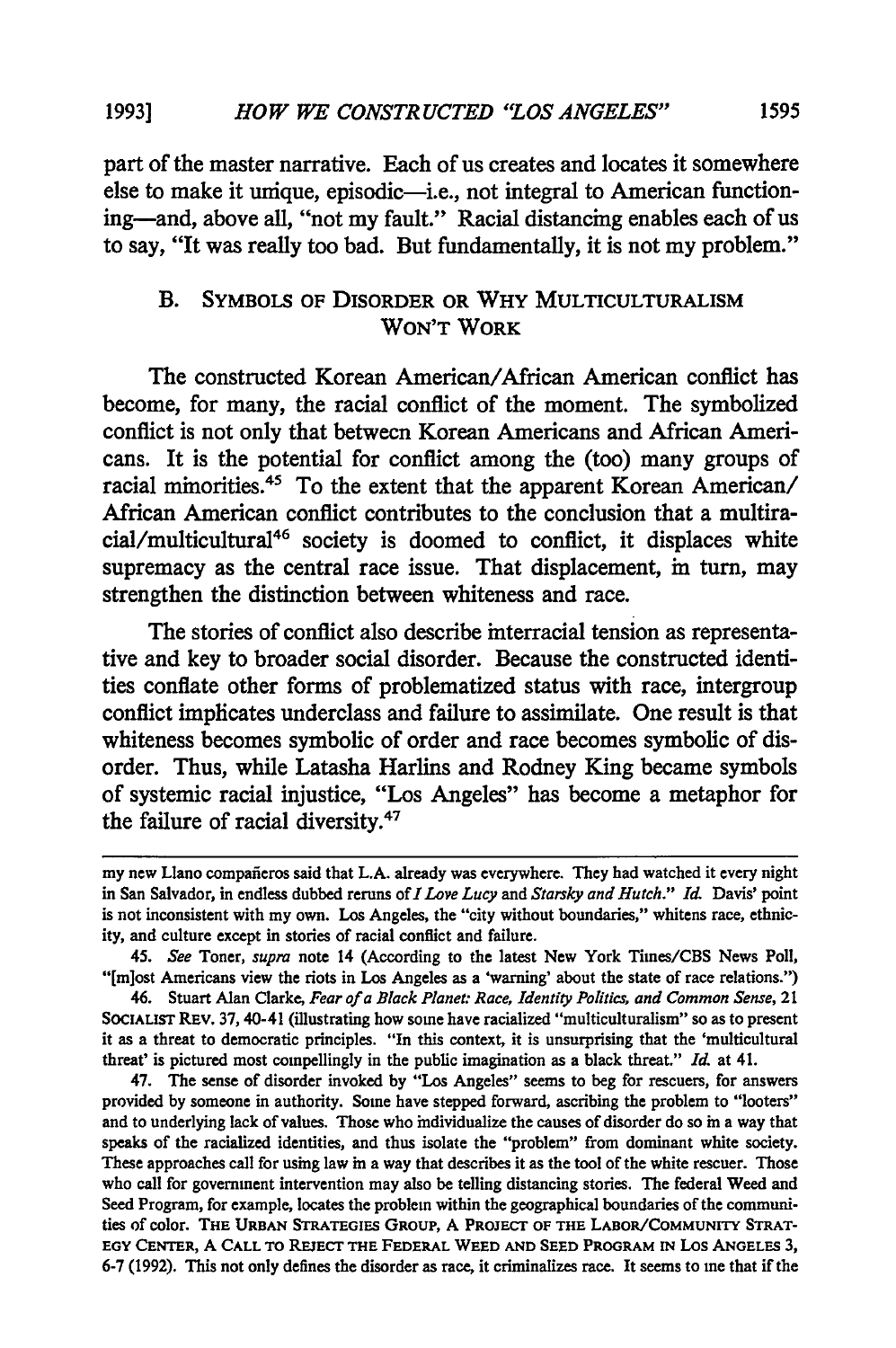Within the construct, the perceived failure of racial diversity leads to the conclusion that the disorder is caused by multiculturalism. This seems to result in part because the master narrative collapses race, identity and culture. But something else is going on. The oppositionally constructed racial identities not only create difference, but also define race as difference. The master narrative explains any resulting racial hierarchy as the result of different, but real failures rather than constructed subordination. When uniculturalists deploy "multiculturalism" as a synonym for difference, they flatten the concept; they deny the possibility of understanding identity and community as expressions of a complex, rich, and valuable cultural dynamic. Thus, multiculturalism becomes racial diversity becomes difference becomes race becomes disorder becomes multiculturalism-becomes "Los Angeles."

# V. THE RELATIVE DENSITY OF CONSTRUCTED IDENTITIES

Recall that the stories of the uprising reinforce and supplement preexisting stories; outsiders generally receive attention only when they are associated with a problem, such as racial conflict. The number and vividness of stories about an outgroup seems to correlate with the frequency that the group has been associated with the particular problem. Given the history of racial oppression in the United States, the stories about African Americans with respect to racial conflict proliferate and form a dense, tightly constructed identity. Asians, on the other hand, have less consistently, or perhaps less visibly, been identified as a source of racial conflict. The relatively few stories about Asians form a simplistic, less vivid and perhaps less provocative image: hardworking, quiet, clannish, studious, aloof, etc.<sup>48</sup>

There are some blanks, some as-yet untold stories about each group. Racialization is dynamic. But there is little room for additional stories to be told about racial conflict with African Americans. There is relatively more room for new or different stories about Asian Americans.

The relative density of constructed racial identities perpetuates the existing racial hierarchy even when new conflicts emerge. In the constructed African American-Asian American conflict, the master narrative retells old stories about African Americans, the very ones used in

rescue effort reinforces the conflict-constructing power of the master narrative, the rescue perpetuates both the conflict and white supremacy.

<sup>48.</sup> U.S. **COMM'N ON** CIVIL RIGHTS, *supra* note 38, at 19-20.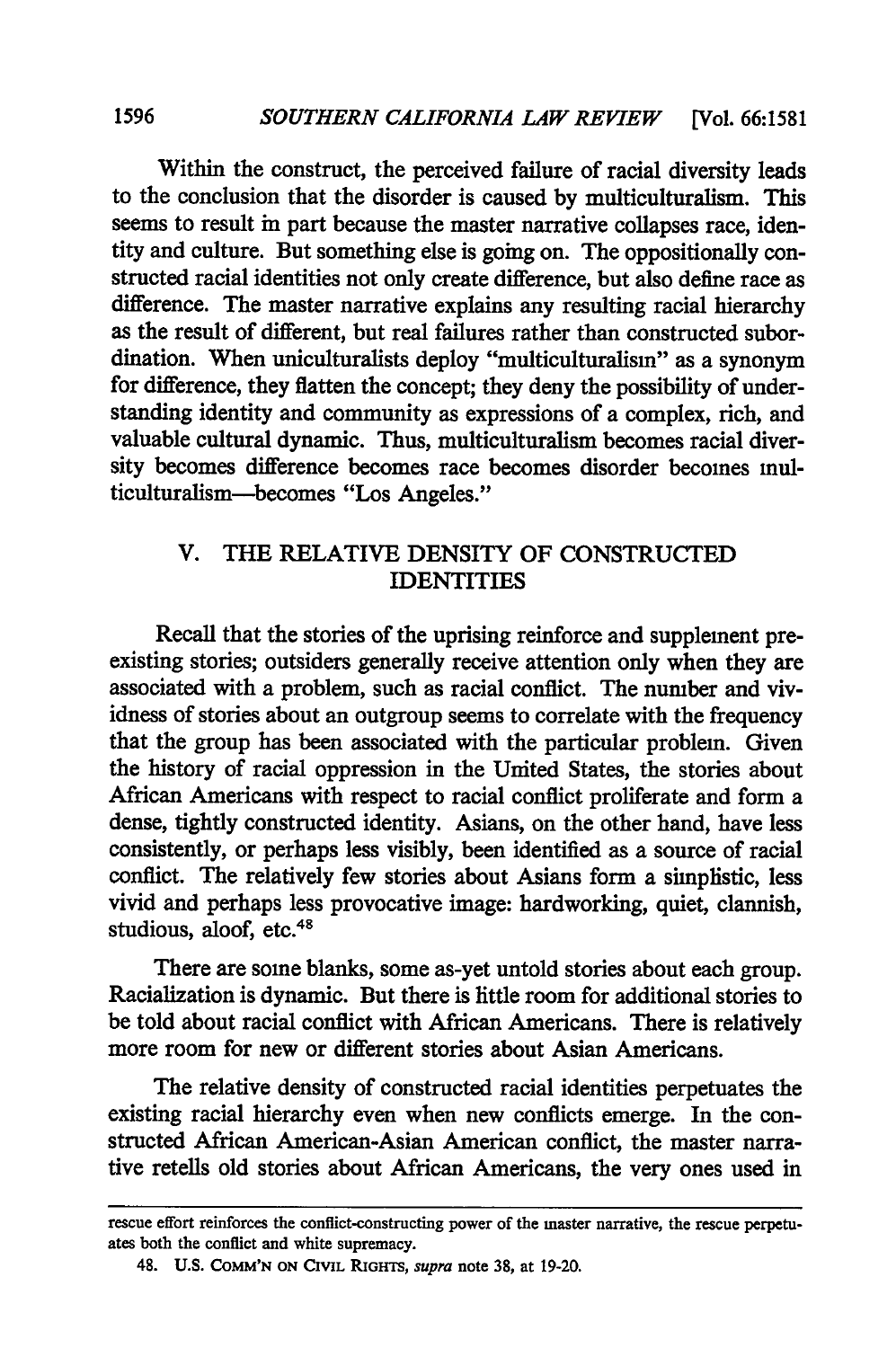*Black-white* conflicts. Because the construct of African American identity has been more fully developed, it is heavier and more difficult to dislodge. It has changed in shape over time, but not in weight;<sup>49</sup> the constructed identity of Blackness continues to operate to keep African Americans at the bottom and whites at the top. There is less to retell about Asian Americans. The nativism expressed in the claims of entitlement reflected stereotypes of Asians developed in Chinese-white and Japanese-white conflicts. But there is blank space left. Because there are fewer stories of conflict about Asians, Asians may seem less threatening than Blacks. The master narrative thus can add detail that perpetuates relative subordination-those details that position Korean Americans as white relative to Blacks, and that do not contradict the stories about African Americans that place them at the end of the breadline.

There may also be room to add stories told by Korean Americans themselves. This suggests the possibility that Korean Americans could reshape their identity in ways that counter anti-Asian racism. That is, those nearer the top may have more room to change subordinating stereotypes. Others have identified limits on the power of oppositional storytelling that indicate that such changes occur incrementally.<sup>50</sup> In the long meantime, I think that the constructed Asian American identity may remain simplistic and narrow. My skepticism is based in part on past failure. Neither Asian nor Latino images in dominant culture have become significantly more complex or accurate despite both groups' acquisition of relatively greater political, social, and cultural presence in the past few decades.

We may also find it difficult to escape the constructs. To the extent that we interpret our experience from within the master narrative, we reinforce our own subordination. We must also compete for space with the master narrative. That is where the master hand tailors stories about identity and conflict to the situation-African American/Korean American relations, Los Angeles, Latasha Harlins and Soon Ja Du, Rodney King-in ways that make Asianness the subordinator of Blackness and vice versa, and in ways that isolate the conflict from whiteness. Whether Korean and other Asian Americans can counter racism may depend, finally, on our ability to claim identities outside the master narrative.

<sup>49.</sup> Delgado & Stefancic, *supra* note 10, at 1261-75.

**<sup>50.</sup>** *Id.; see generally* **BELL, FACES AT THE BoTroM** OF **THE WELL,** *supra* note **3.**